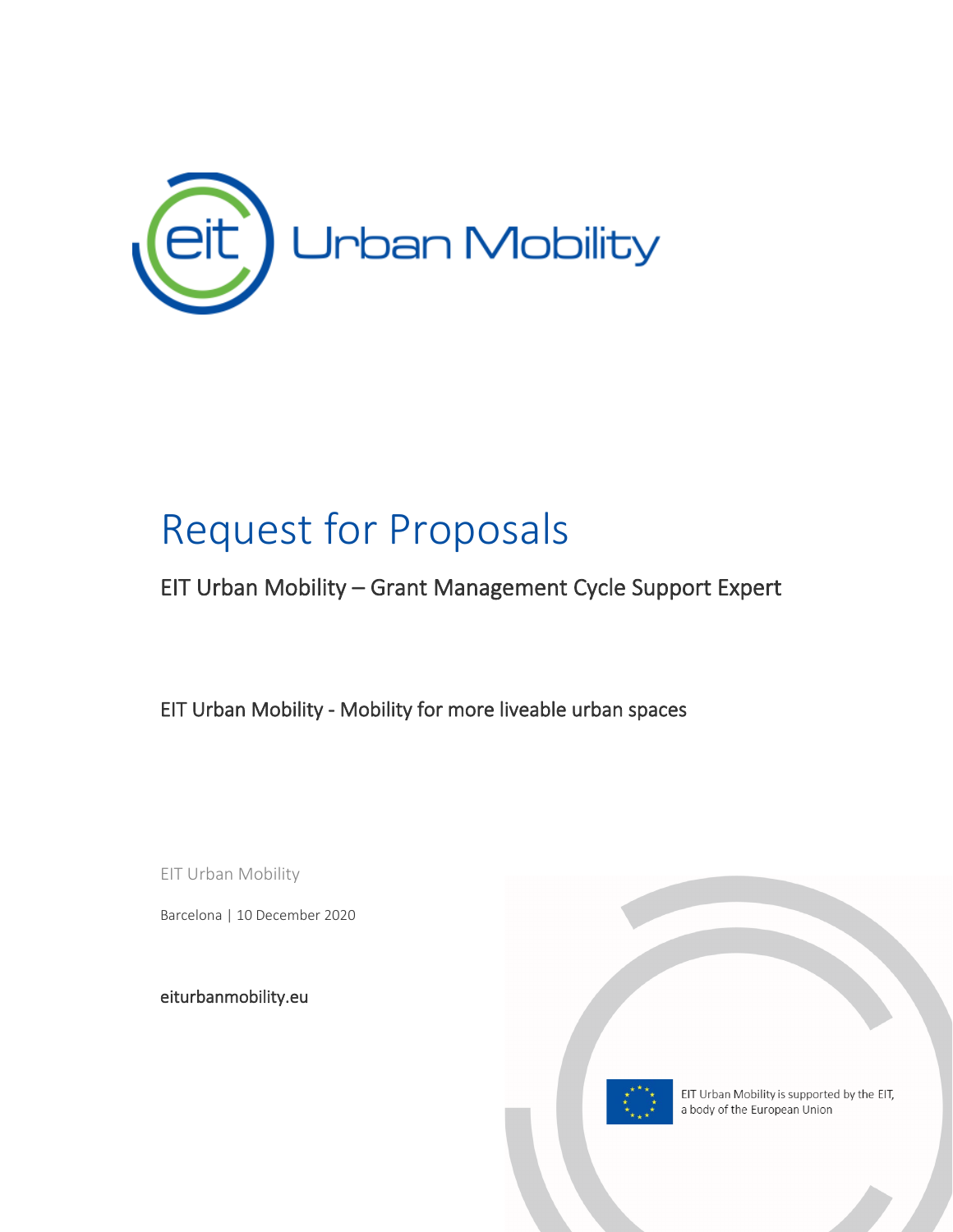## 1. Overview of EIT Urban Mobility

EIT Urban Mobility, supported by the European Institute of Innovation and Technology (EIT), acts to accelerate positive change on mobility to make urban spaces more livable.

EIT Urban Mobility is an initiative of the European Institute of Innovation and Technology (EIT). Since January 2019 we have been working to encourage positive changes in the way people move around cities in order to make them more livable places. We aim to become the largest European initiative transforming urban mobility. Co-funding of up to € 400 million (2020-2026) from the EIT, a body of the European Union, will help make this happen.



We create systemic solutions that will move more people around the city more efficiently and free up public space.



*We bring* all key players in urban mobility together *to avoid fragmentation and achieve more.*



We engage cities and citizens *from the word go, giving them the opportunity to become true agents of change.*

EIT In order to support the vision of creating more liveable urban spaces, EIT Urban Mobility is looking to contract under a Framework Contract Agreement, an EIT Grant management cycle and processes expert to support the COO and his team.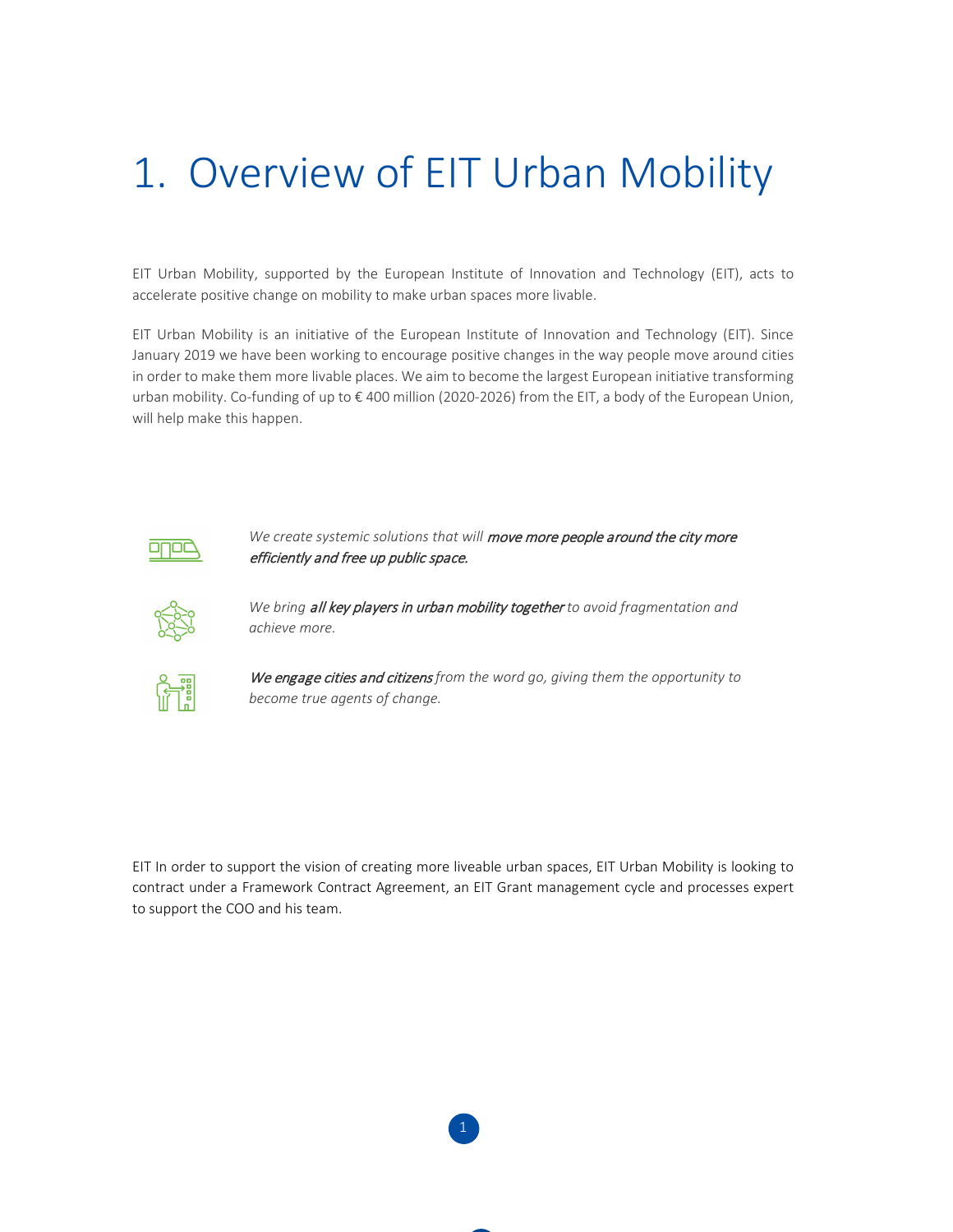# 2. General objectives and scope of work

#### 2.1. General objectives

EIT KIC URBAN MOBILITY SL is seeking to contract an EIT grant management and processes expert to work closely with the COO and the Operations and Grant Management team. The scope of work includes, but is not limited to, functional support EIT Urban Mobility in designing and executing the grant cycle management process, meeting KIC defined internal and EIT imposed external deadlines and being compliant with EIT requirements. In addition, transition of the current submission system data to the operational intranet system of EIT Urban Mobility.

Support will be provided to the COO and the management team, as well as to the Operations (Programme Officers and Assistants) and the Finance (Head of Finance, Financial Officers) teams based at the KIC headquarters in Barcelona, Spain.

## 2.2. Detailed scope of work

The expertise should cover the following areas:

- 1. Configuration and management of the IT grant management system for: calls for proposals, business plan implementation and amendment.
- 2. IT user support:
	- i. technical support,
	- ii. data management and analysis
	- iii. Submission of business plan, amendment
	- iv. Grant report submission
- 3. Business intelligence support and management
- 4. IT capacity building and training for PMO (Programme Management Office), in particular for day to day operations and the related IT system;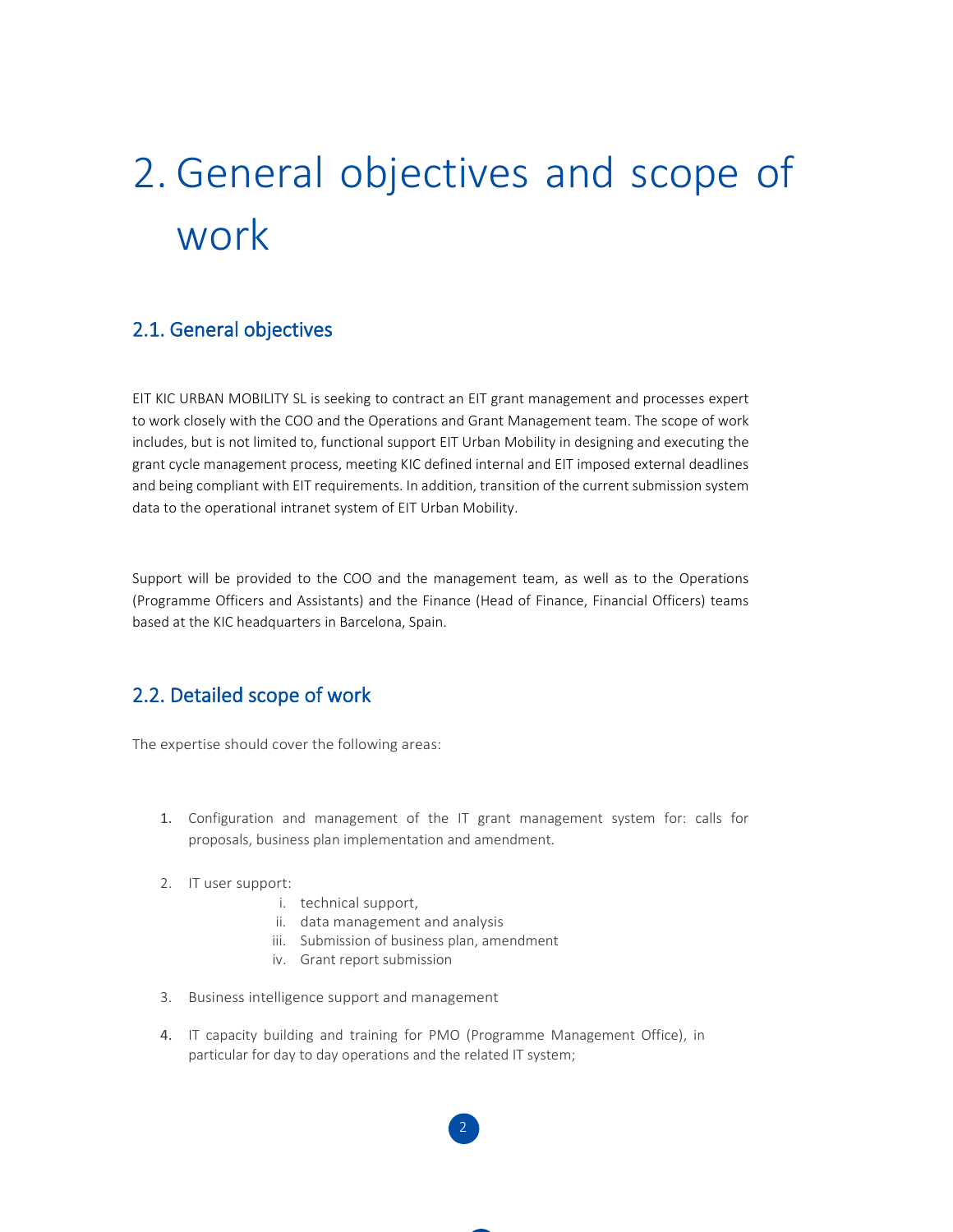5. Advise support on improvement, update and revision of tutorial webinars for proposal process and tooling;

## 2.3. Deliverables

- 1. Monthly timesheets and expenses compilation of the involved expert;
- 2. Email help desk operations;
- 3.Data technical support to the Business Plan document preparation (tables, graphs);
- 4. Business intelligence of calls, business plan and amendment.

It is understood that, for most deliverables, contributions of EIT Urban Mobility staff are required

## 2.4. Methodology and organization of work

The tenderer is requested to propose the best operational structure for the management in his/her proposal including the proposed expert(s), their background and experience:

- A plan for how you intend to carry out all the activities, detailed activities and timetables
- Name and CV of the participating individual(s); and
- A letter of motivation.

## 2.5. Timing and planning

| Post RfP on EIT UM public website                        | 10/12/2020 |
|----------------------------------------------------------|------------|
| Deadline for requesting clarification from the EIT UM    | 15/12/2020 |
| Last date for the EIT UM to issue clarification (if any) | 17/12/2020 |
| Deadline for submitting proposals                        | 18/12/2020 |

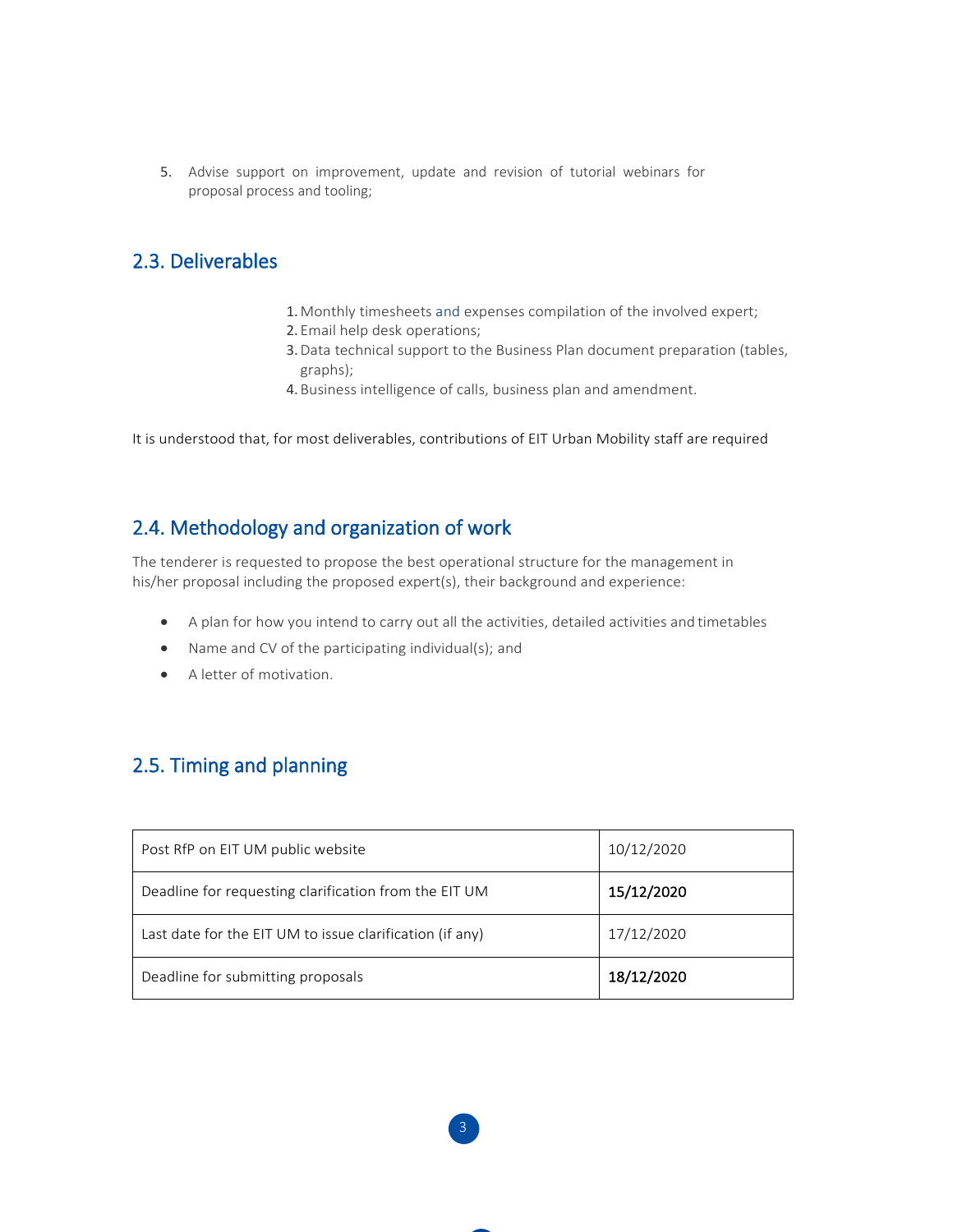| Completion date for evaluating proposals (indicative) | 21/12/2020 |
|-------------------------------------------------------|------------|
| Intended date of notification of award                | 21/12/2020 |
| Intended date of contract signature                   | 24/12/2020 |
| Intended start date of the contract implementation    | 01/01/2021 |

## 2.5.1 Start date & period of implementation

The intended start date is, at the latest,  $1<sup>st</sup>$  January 2021, and the period of implementation of the contract will be until 31<sup>st</sup> December 2021.

EIT Urban Mobility reserves the right to extend the contract with a new procurement procedure following a direct award procedure with the winner of the present procedure for covering additional months in cese of further needs, once all resources of the present contract are used up.

4

## 2.5.2 Payment terms

Contractor/Service Provider is entitled to submit a monthly invoice.

In Payment shall be made upon the acceptance of the deliverables completed.

## 3. Proposal Process

## 3.1. Participation

Participation in this proposal procedure is open to all tenderers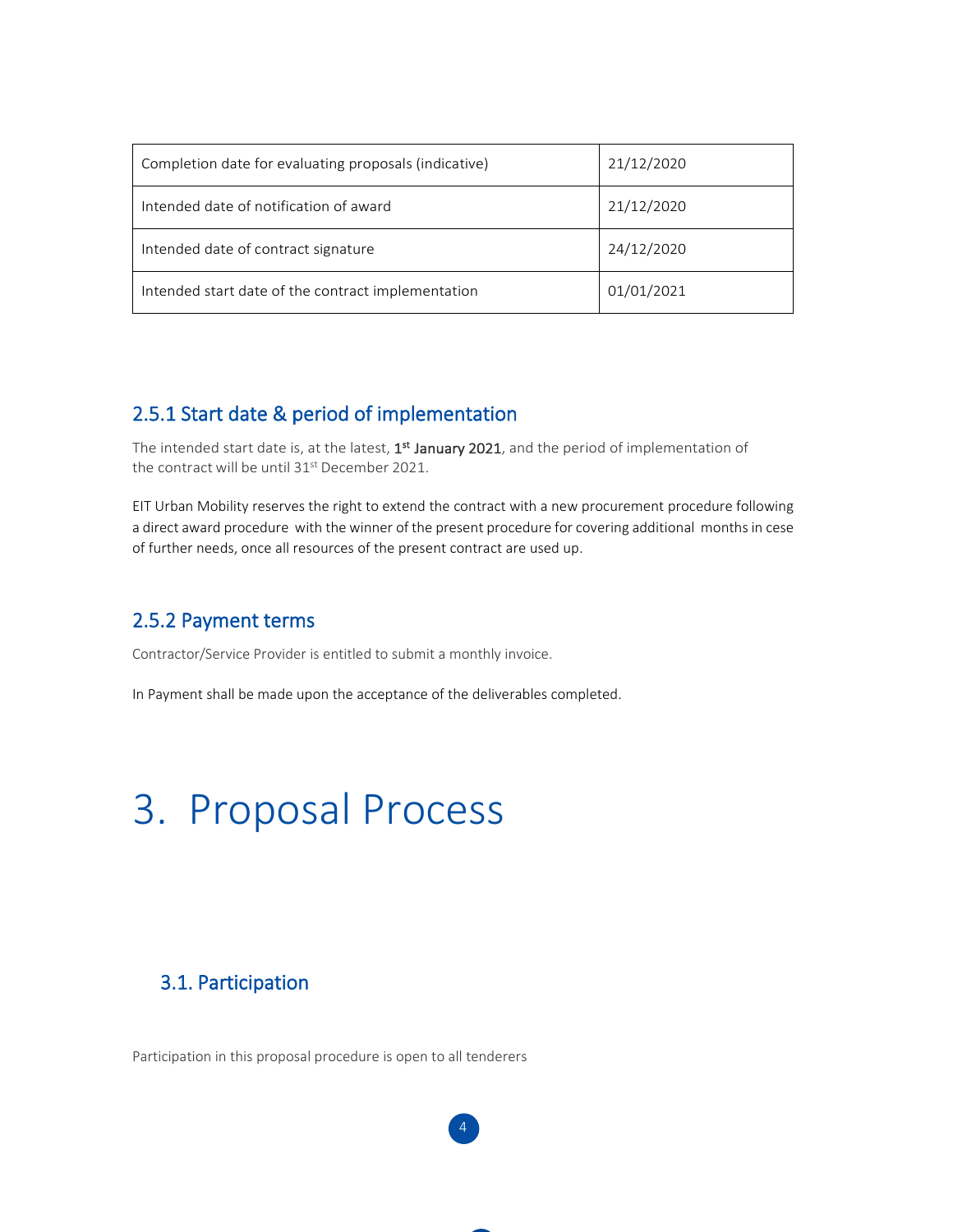## 3.2. Submission of proposal

This proposal is a open call. Proposals are requested to be emailed in written form, in English to the following address until the deadline  $18<sup>th</sup>$  December 2020, 16:00 Central European Time, to:

Contact name for the attention of for the attention of Mr. Juan Carlos Espada, Chief Operating Officer EIT URBAN MOBILITY.

E-mail: [procurement@eiturbanmobility.eu](mailto:procurement@eiturbanmobility.eu)

The email including the proposal from the bidders should be sent and delivered by end of the day of 18<sup>h</sup> December 2020, 16:00 Central European Time.

- Proposals received after the deadline shall be rejected without any evaluation.
- Proposals must be submitted in PDF format.
- Responses should be concise and clear. The tenderer's proposal will be incorporated into any contract that results from this procedure. Tenderers are, therefore, cautioned not to make claims or statements that they are not prepared to commit to contractually. Subsequent modifications and counter-proposals, if applicable, shall also become an integral part of any resulting contract.

The tenderer represents that the individual submitting the natural or legal entity's proposal is duly authorized to bind its entity to the proposal as submitted. The tenderer also affirms that it has read the request for proposals and has the experience, skills and resources to perform, according to conditions set forth in this proposal and the tenderer's proposal.

#### 3.3. Minimum requirements

The following documents and declarations are to be submitted together with the tender by the tenderer (in case of a group of tenderers, this applies to each member):

- a. The technical response to the services/support requested (see Section 2: "General objectives and scope of work") .
- b. The financial offer (the price for the services.) The financial offer must be presented in EUR. Prices must be indicated as net amount + VAT.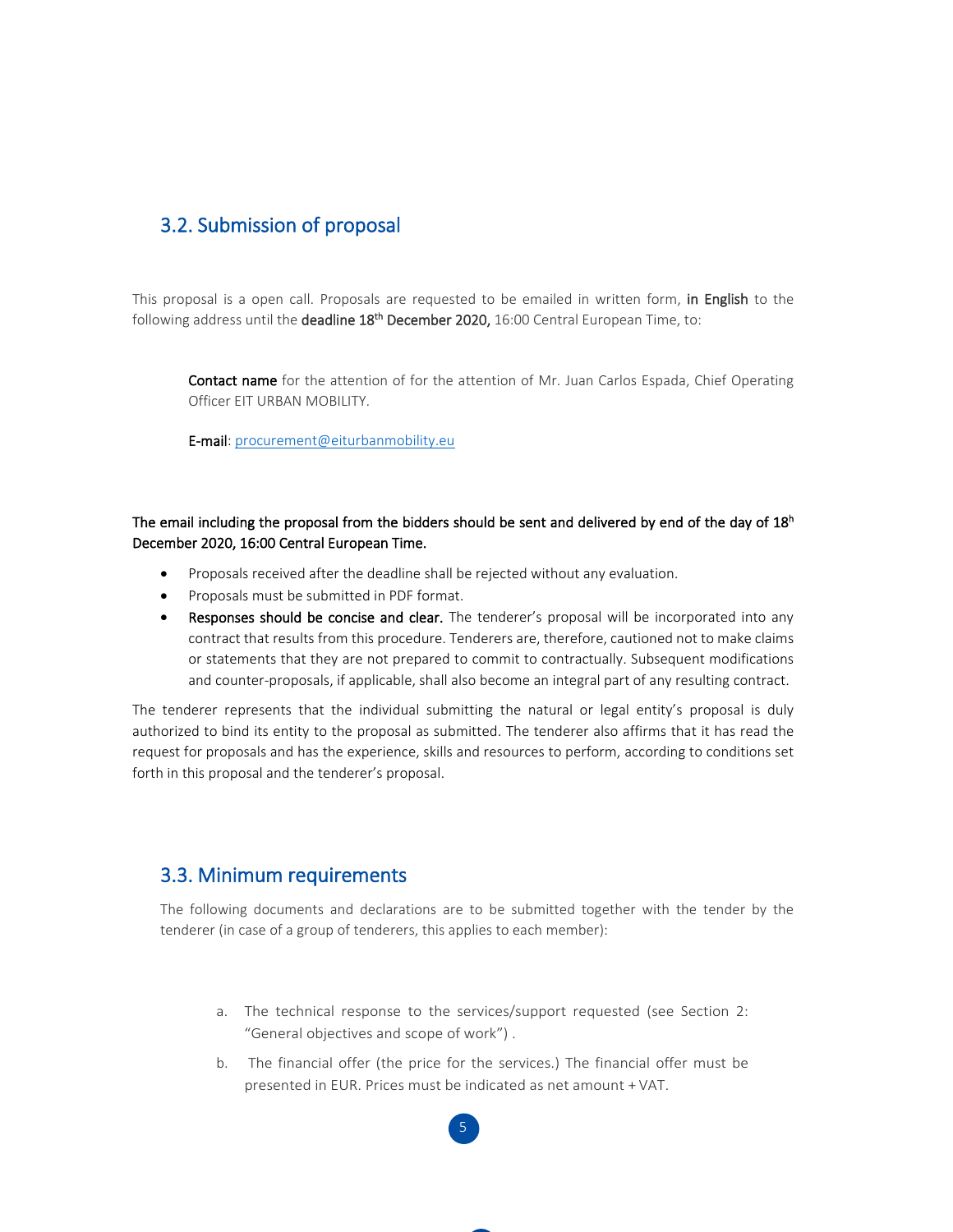- c. The tenderer should propose one price quoted in EUR for one work hour to be used by the expert.
- d. The tenderer represents that the individual submitting the natural or legal entity's proposal is duly authorized to bind its entity to the proposal as submitted. The tenderer also affirms that it has read the request for proposals and has the experience, skills and resources to perform, according to conditions set forth in this proposal and the tenderer's proposal.

### 3.4. Validity of the proposals

Tenderers are bound by their proposals 30 days after the deadline for submitting proposals or until they have been notified of non-award.

The selected winner must maintain its proposal for a further 30 days to close the contract.

Proposal not following the instructions of this Request for Proposal can be rejected by the EIT Urban Mobility.

## 3.5. Additional information before the deadline for submitting proposals

#### 3.6. Cost for preparing proposals

No costs incurred by the tenderer in preparing and submitting the proposal are reimbursable. All such costs must be borne by the tenderer.

#### 3.7. Ownership and confidentiality of proposals

The EIT Urban Mobility retains ownership of all proposals received under this tendering procedure. Proprietary information identified as such, which is submitted by tenderer in connections with this procurement, will be kept confidential.

The potential or actual supplier should accept that during the implementation of the contract and for four years after the completion of the contract, EIT Urban Mobility has the right for the purposes of safeguarding its financial interests that the proposal and the contract of the supplier may be transferred to internal as well as external audit services.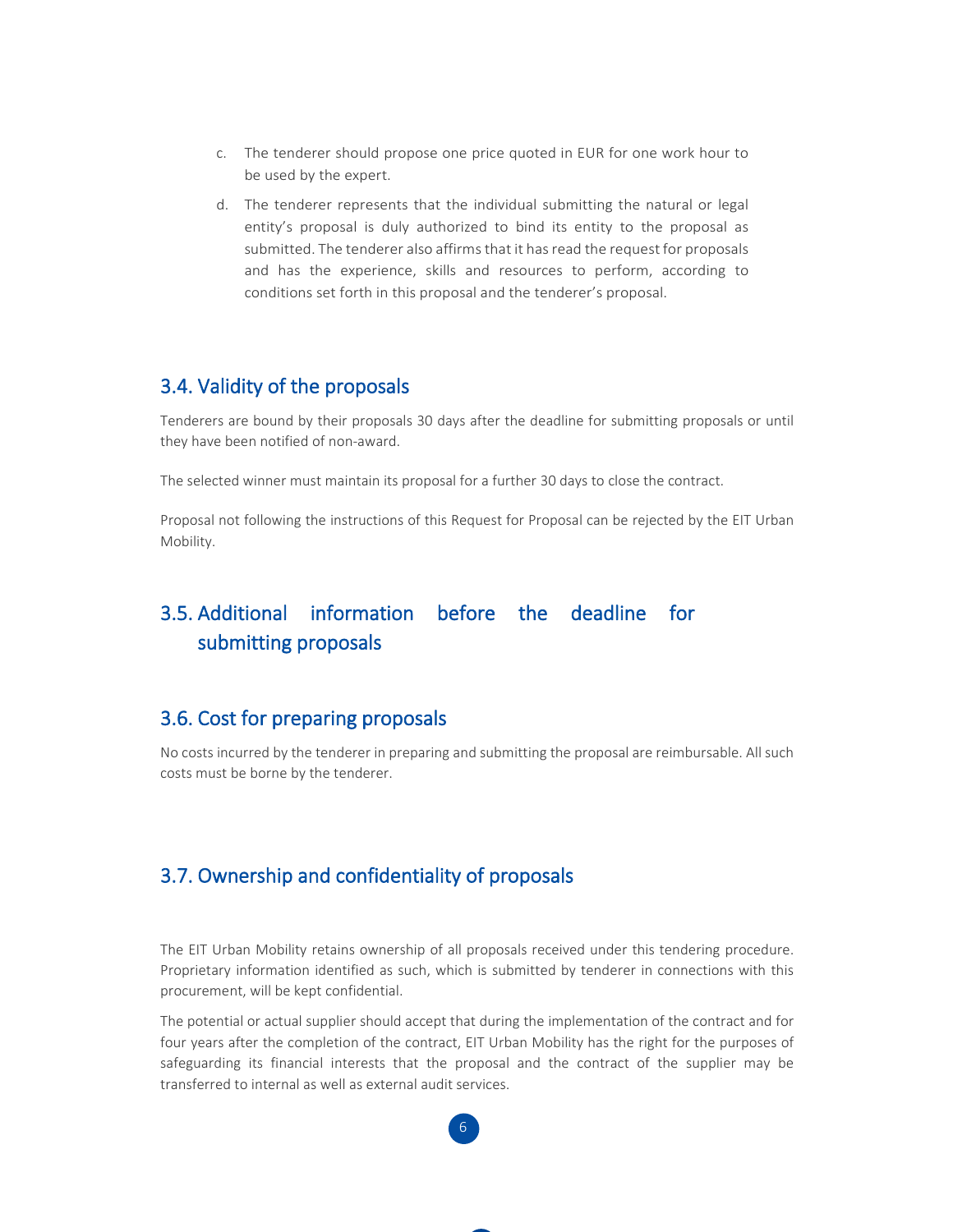#### 3.8. Clarification related proposals

After submission of the proposals, they shall be checked if they satisfy all the formal requirements set out in the proposal dossier. Where information or documentation submitted by the tenderers are or appears to be incomplete or erroneous or where specific documents are missing, EIT Urban Mobility may request the tenderer concerned to submit, supplement, clarify or complete the relevant information or documentation within an appropriate time limit.

#### 3.9. Negotiation about the submitted proposal (optional)

After checking the administrative compliance of the tenderers, EIT Urban Mobility can negotiate the contract terms and conditions with the tenderers. In this negotiation EIT Urban Mobility will ask all tenderers to adjust the proposal or specific sections of the proposal within an appropriate time limit.

## 4. Evaluation of proposals

#### 4.1Exclusion criteria

The Tenderer will be excluded from participation in the current procedure, if:

- a) it is bankrupt, subject to insolvency or winding-up procedures, where its assets are being administered by a liquidator or by a court, where it is in an arrangement with creditors, where its business activities are suspended, or where it is in any analogous situation arising from a similar procedure provided for under national laws or regulations;
- b) it has been established by a final judgment or a final administrative decision that the Tenderer is in breach of its obligations relating to the payment of taxes or social security contributions in accordance with the applicable law;
- c) it has been established by a final judgment or a final administrative decision that the Tenderer is guilty of grave professional misconduct by having violated applicable laws or regulations or ethical standards of the profession to which the Tenderer belongs, or by having engaged in any wrongful conduct which has an impact on its professional credibility where such conduct denotes a wrongful intent or gross negligence, including, in particular, any of the following:

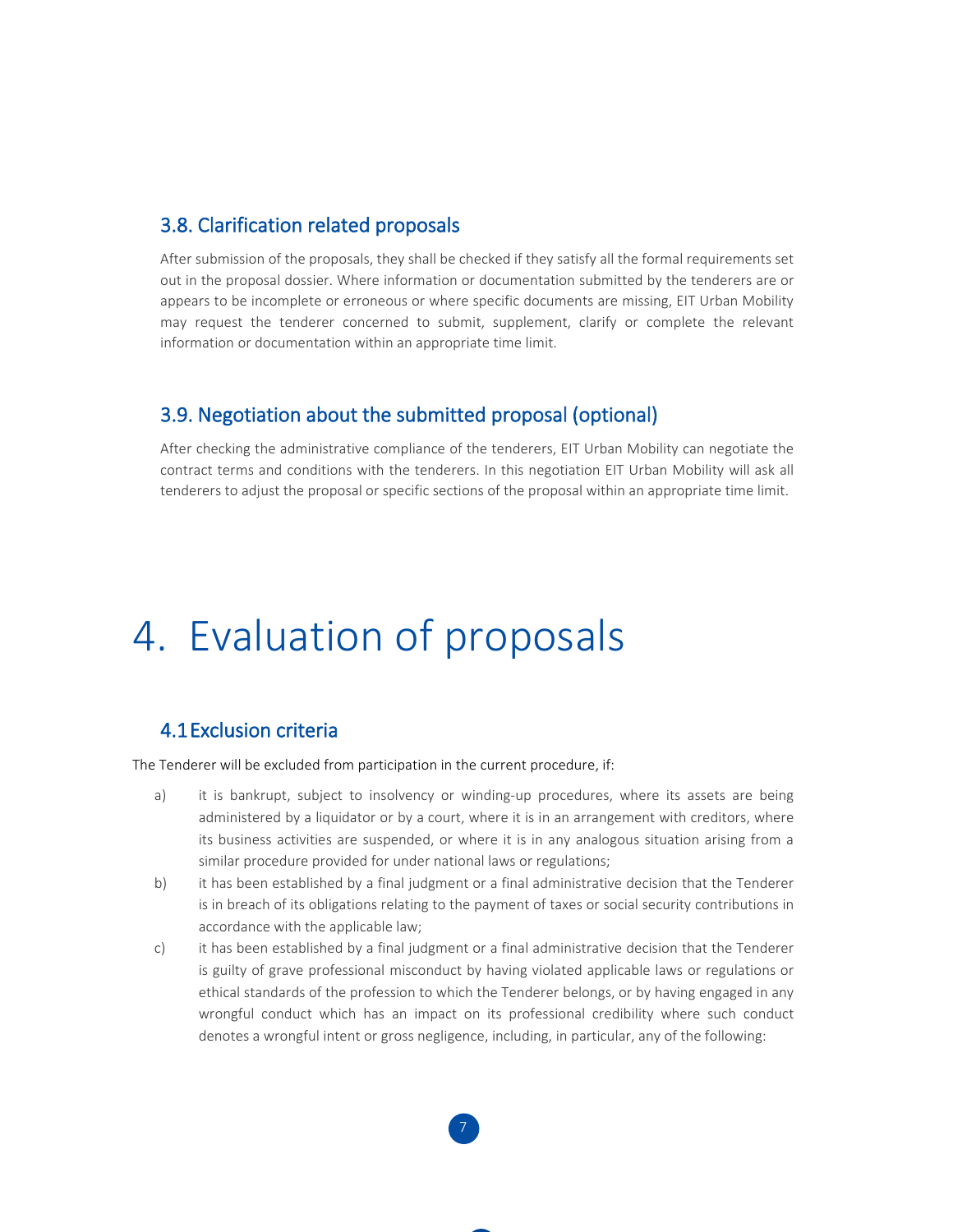- i. fraudulently or negligently misrepresenting information required for the verification of the absence of grounds for exclusion or the fulfilment of selection criteria or in the performance of a contract;
- ii. ii) entering into agreement with other Tenderers with the aim of distorting competition;
- iii. iii) violating intellectual property rights;
- iv. iv) attempting to influence the decision-making process of the contracting authority during the procurement procedure;
- v. v) attempting to obtain confidential information that may confer upon it undue advantages in the procurement procedure;
- d) it has been established by a final judgment that the Tenderer is guilty of fraud, corruption or money laundering.

#### 4.2Award criteria

The applicable award criteria will be weighted as follows:

a) Financial offer: 100%

#### a) Financial offer (maximum score: 100)

The financial offer must be presented in EUR. Prices must be indicated as net amount, excl. VAT.

The lowest offered price shall receive the highest score, others shall be calculated in relation to that in linear equation.

## 4.3Selection of the supplier

The final selection of the supplier will be based on the best price-quality ratio principle.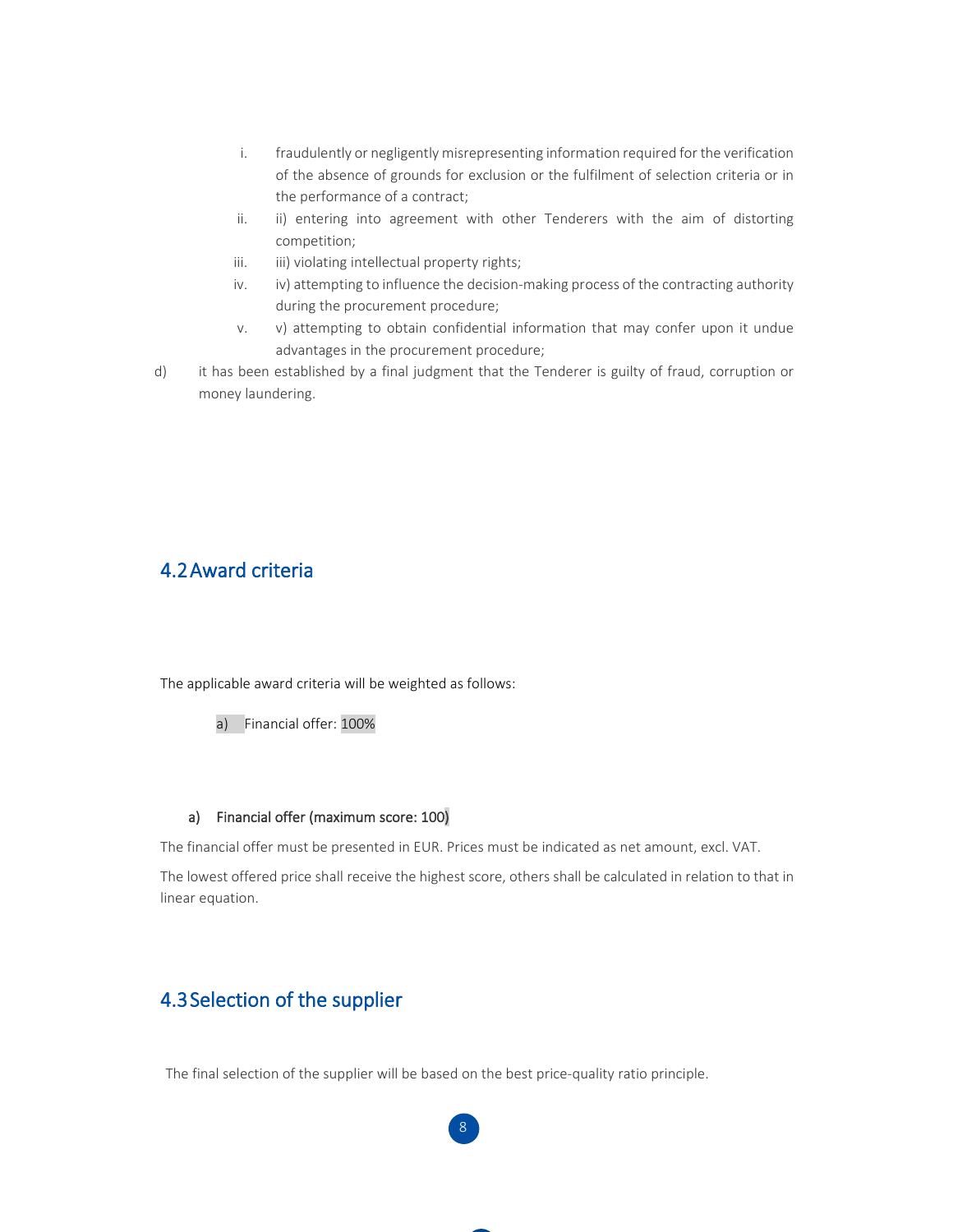The quality of each proposal will be evaluated in accordance with the below mentioned award criteria. The award criteria will be examined in accordance with the requested service/support indicated in Section 2 of the document, and ensure best value for money by applying the below equation:

#### Final Score = Quality / Price

Quality is calculated based on the assessment rating

below. Price shall be the hourly rate, expressed in

EUR.

Quality rating:

| Relevant experience and competences of the consultant(s),<br>minimum 3 years' experience in KIC operating models and grant<br>cycle operations.                                                                  | maximum 20 points |
|------------------------------------------------------------------------------------------------------------------------------------------------------------------------------------------------------------------|-------------------|
| 3 years recieves 0 points, 4 years shall recieve 3 points, 5 years shall<br>recieve 6                                                                                                                            |                   |
| points, 6 years shall recieve 9 points, 7 years shall recieve 12<br>points, 8 years                                                                                                                              |                   |
| shall recieve 15 points, 9 years shall recieve 18 points, 10 years<br>receives 20 points.                                                                                                                        |                   |
| Experience in project management, in particular in implementing IT<br>architecture and design projects                                                                                                           | maximum 20 points |
| Each year of experience will receive one point.                                                                                                                                                                  |                   |
| Relevant experience in project or programme management within<br>KICs or equivalent, in particular in dealing with multicultural or<br>international organizations, minimum of 3 years' experience<br>requested. | maximum 20 points |
| 3 years recieves 0 points, 4 years shall recieve 3 points, 5 years shall<br>recieve 6                                                                                                                            |                   |
| points, 6 years shall recieve 9 points, 7 years shall recieve 12 points,<br>8 years                                                                                                                              |                   |
| shall recieve 15 points, 9 years shall recieve 18 points, 10 years                                                                                                                                               |                   |
| receives 20 points.                                                                                                                                                                                              |                   |

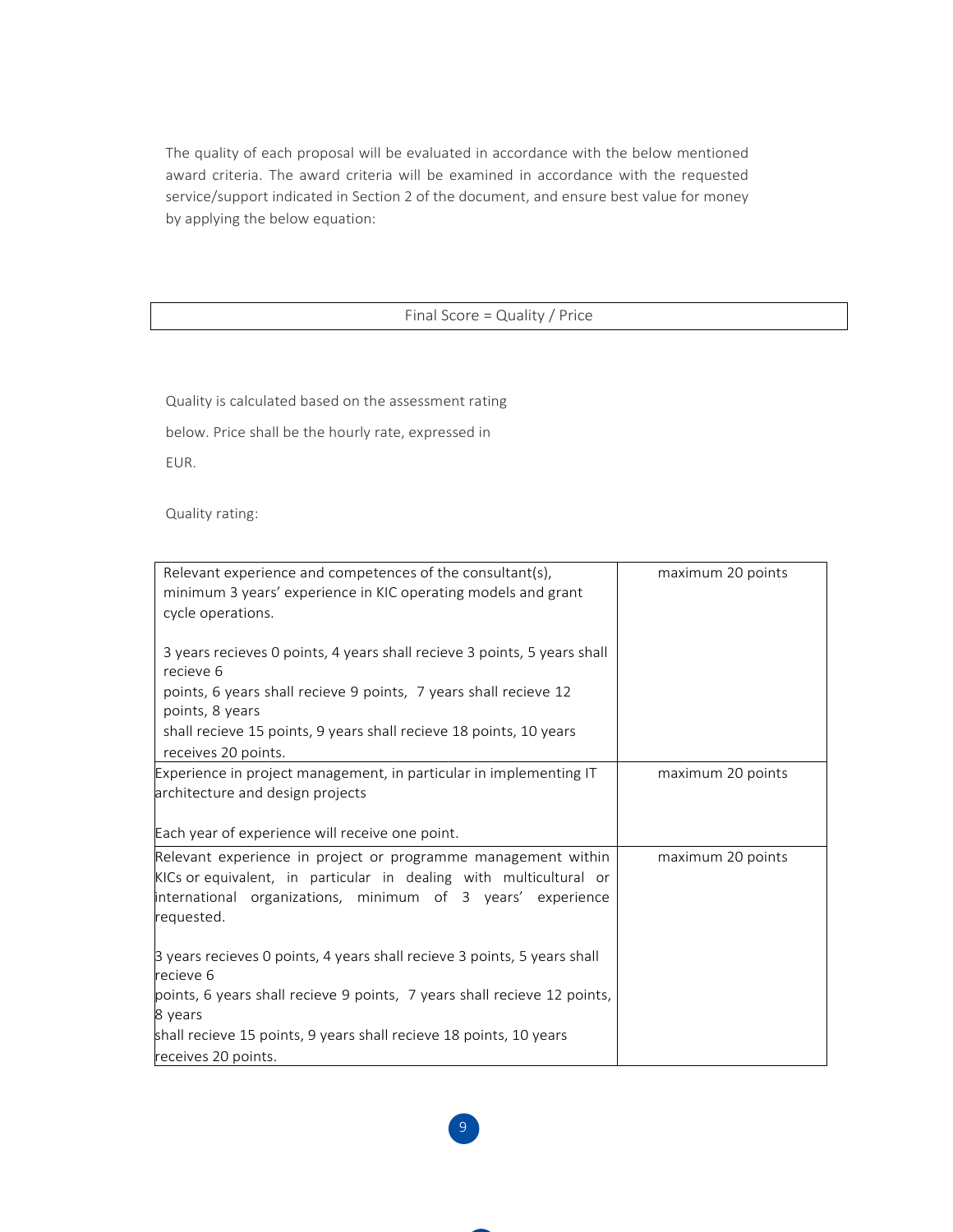| Experience in strategic roles and working with higher management<br>positions (incl. CxO level), meaning experience in working closely with<br>upper management in a strategic consultancy or support role.                         | maximum 20 points |
|-------------------------------------------------------------------------------------------------------------------------------------------------------------------------------------------------------------------------------------|-------------------|
| Each year of experience will receive one point.                                                                                                                                                                                     |                   |
| Quality of the technical offer and capability based on required<br>information presented in Section 2.<br>The highest ranking will receive 20 points, 2 <sup>nd</sup> 15, 3 <sup>rd</sup> 10, 4 <sup>th</sup> 5, 5 <sup>th</sup> 0. | Maximum 20 points |

The outcome of the award procedure will be communicated in writing (via e-mail) to the successful and unsuccessful tenderers.

## 4.4Signature of contract(s)

The successful and unsuccessful tenderers will be informed in writing (via email) about the result of the award procedure.

For the contract the template in Annex 1 shall apply.

Within 3 days of receipt of the contract from the EIT Urban Mobility, the selected tenderer shall sign and date the contract and return it to EIT Urban Mobility,. In case the winning tenderer is unable to sign the contract within the above time period, EIT Urban Mobility, may decide to contract the second best.

## 4.5Cancellation of the proposal procedure

In the event of cancellation of the proposal procedure, EIT Urban Mobility, will notify tenderers of the cancellation. In no event shall EIT Urban Mobility, be liable for any damages whatsoever including, without limitation, damages for loss of profits, in any way connected with the cancellation of a proposal procedure, even if EIT Urban Mobility, has been advised of the possibility of damages.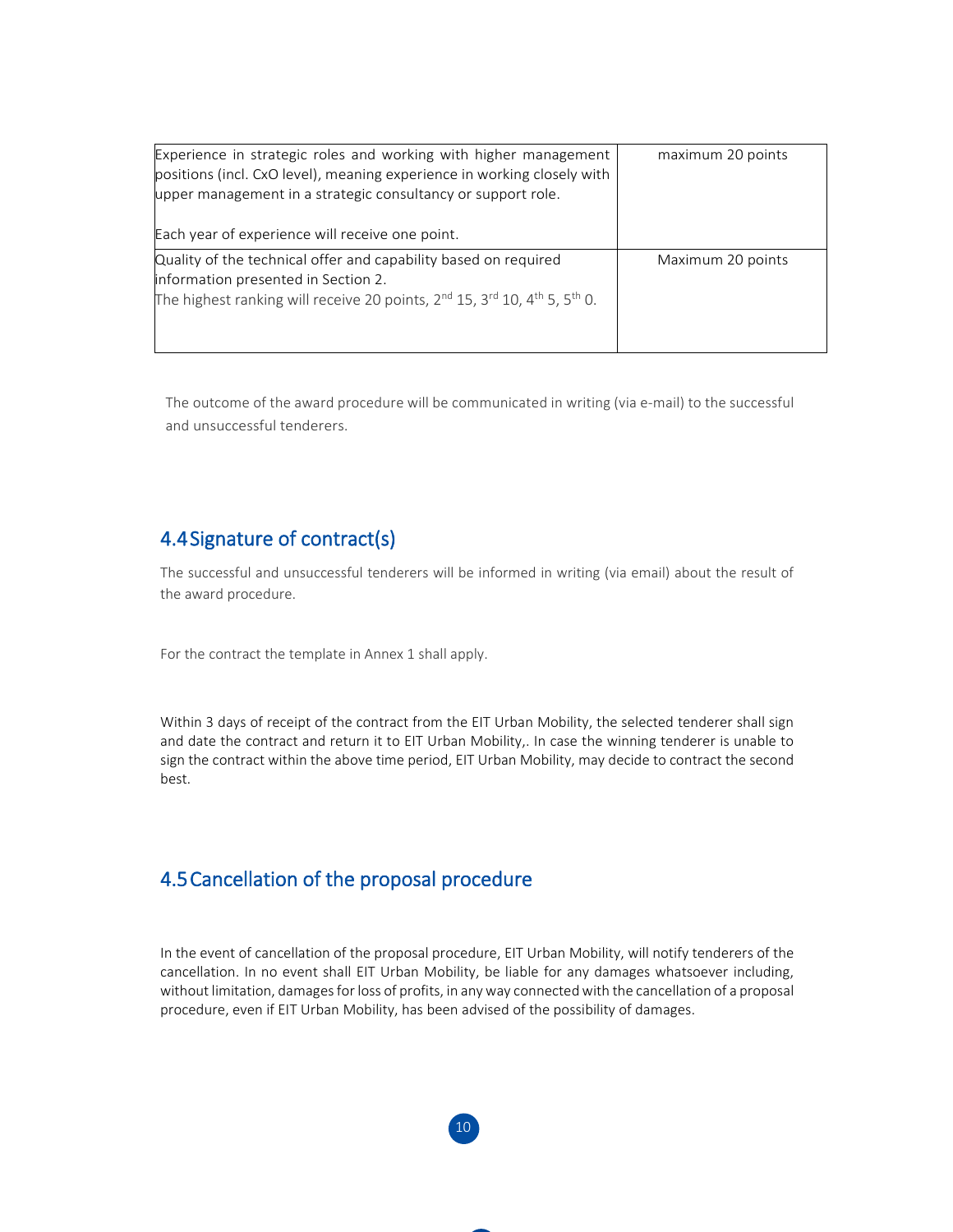## 4.6 Appeals / Complains

Tenderers believing that they have been harmed by an error or irregularity during the award process may file a complaint. Appeals should be addressed to EIT Urban Mobility,. The tenderers have 3 days to file their complaints from the receipt of the letter of notification of award.

## 4.7 Ethics clauses / Corruptive practices

EIT Urban Mobility, reserves the right to suspend or cancel the procedure, where the award procedure proves to have been subject to substantial errors, irregularities or fraud. If substantial errors, irregularities or fraud are discovered after the award of the Contract, EIT Urban Mobility, may refrain from concluding the Contract.

The supplier shall take all measures to prevent any situation where the impartial and objective implementation of the contract is compromised for reasons involving economic interest, political or national affinity, family or emotional ties or any other shared interest ('conflict of interests'). He should inform EIT Urban Mobility immediately if there is any change in the above circumstances at any stage during the implementation of the tasks.

### 4.8 Safeguarding of EU's financial interest

The potential or actual supplier should accept that during the implementation of the contract and for four years after the completion of the contract, EIT Urban Mobility has the right for the purposes of safeguarding the EU's financial interests, the proposal and the contract of the supplier may be transferred to internal audit services, EIT, to the European Court of Auditors, to the Financial Irregularities Panel or to the European Anti-Fraud Office.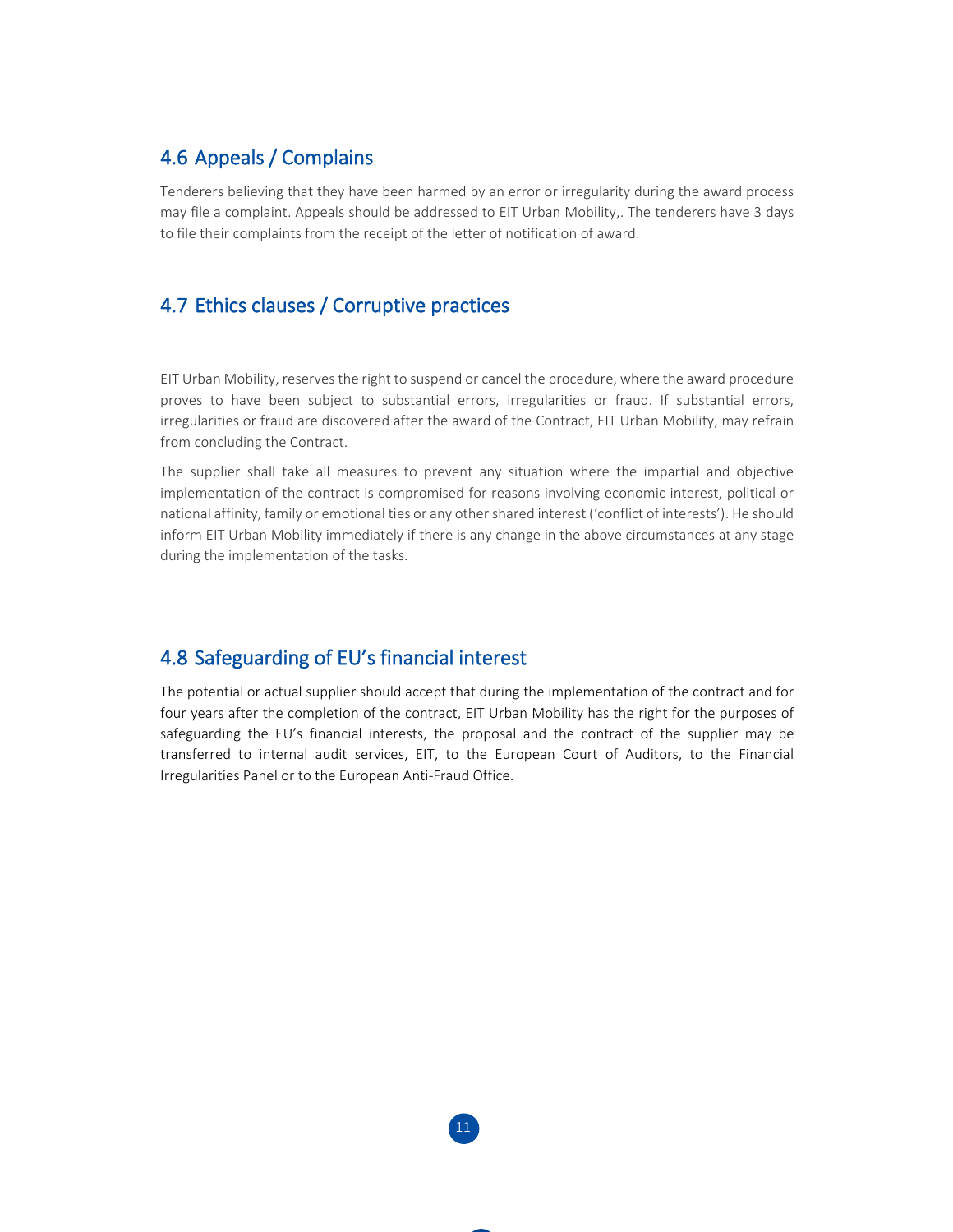## Annexes

### 1.1Annex 1 – Service Agreement

### **SERVICE AGREEMENT**

#### **This Service Agreement ("Agreement") is hereby made by and between:**

**EIT Urban mobility /UM/ [EIT Urban Mobility s.l]**, a private limited company, having its registered office and place of business at [Pere IV, 362. 09019, Barcelona. Spain], with company registration number [Temporary registration number: 118237] and VAT number [B67513630], legally represented herein by [name of representative], acting as [position of the representative]; hereinafter referred to as: the '**Contracting Party**';

and

**[Company name]**, a private limited company, having its registered office and place of business at [Company's address], with company registration number [Company's registration number] and VAT number [Company's VAT number], legally represented herein by [name of representative], acting as [position of the representative]; hereinafter referred to as: the '**Supplier**';

Hereinafter jointly referred to as: the 'Parties' or individually as a "Party";

#### **WHEREAS:**

*EIT UM is an association whose funds are used to promote innovation, entrepreneurship and education in the field of urban mobility;*

EIT UM has launched a procurement procedure for the performance of certain Services described in Annex 1 to this Agreement, via a tender referred to in Annex 1 ("**EIT UM Tender**") and Supplier has been selected as Service Provider for EIT UM for such Services, based on Supplier's Offer as referred to in Annex 1.

Supplier has knowledge and experience in performing the aforementioned Services described in Annex 1, on the basis of a temporary engagement (hereinafter: the '**Services**');

Supplier is willing and able to provide the Services to EIT UM, as further provided for in this Agreement;

**NOW, THEREFORE, THE PARTIES HAVE AGREED AS FOLLOWS:**

#### **Structure of the Agreement and precedence**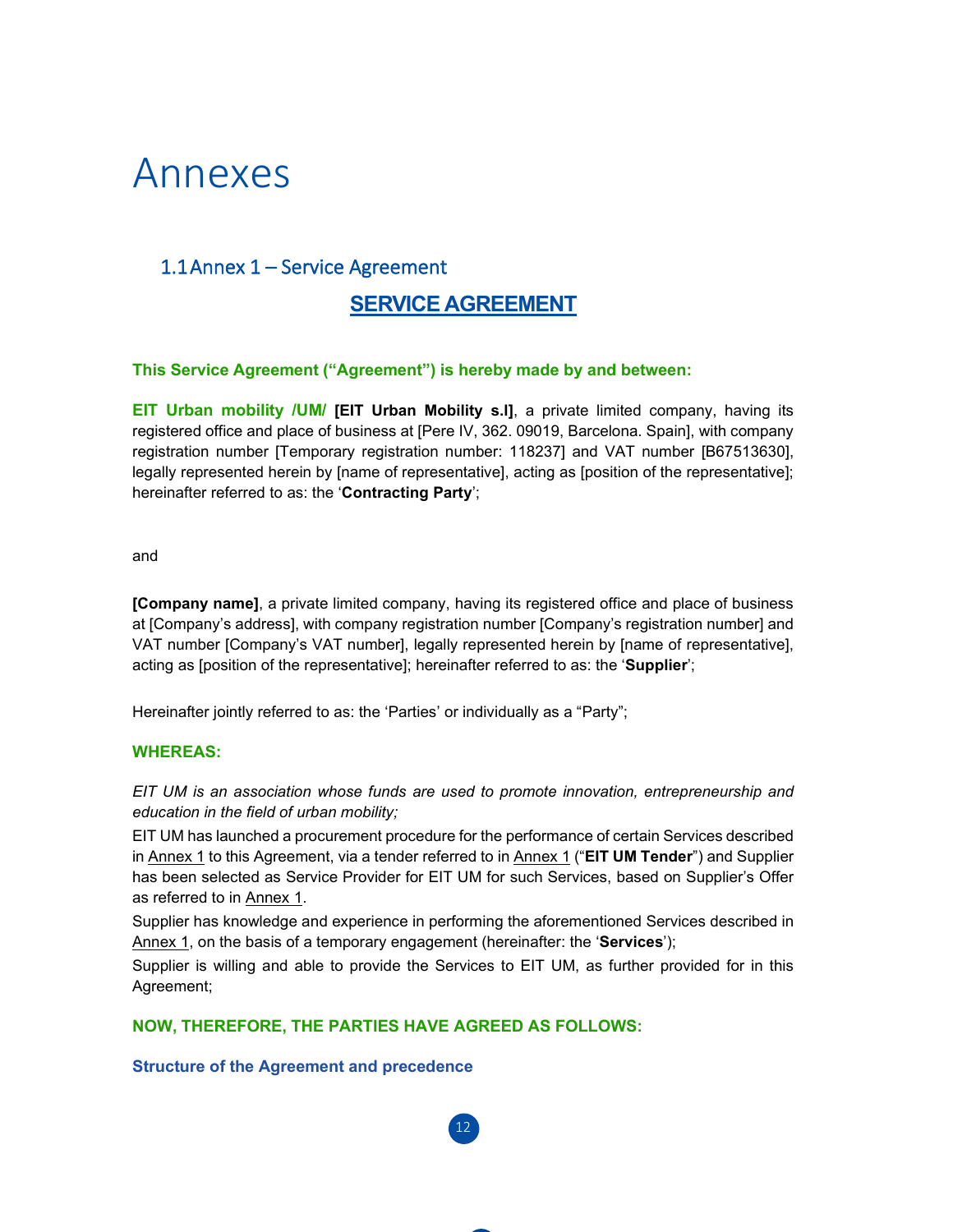This Agreement consists of the body of this Agreement and Annex 1 attached to this Agreement.

The body contains standard general provisions applicable to all Services purchased by EIT UM from Supplier under this Agreement.

Annex 1 contains the description of the Services and the time schedule for the delivery of such Services (extracted from Supplier's Offer), as well as additional specific conditions and details adapted to the type of Services purchased by EIT UM from Supplier under this Agreement.

Both the body and Annex 1, as well as the EIT UM Tender (as referred to in Annex 1) form the Agreement.

In case of discrepancy between the description of Services and time schedule in the EIT UM Tender and the description of Services and time schedule in Annex 1, the EIT UM Tender shall prevail. In case of discrepancy between a provision in the body and a provision in Annex 1, the provision in the body shall prevail unless the deviating provision in Annex 1 states expressly that it is specifically agreed by both Parties as being in deviation of a specific provision of the body and refers clearly to the provision of the body concerned.

#### **Ordering of Services, non-applicability of Supplier's (standard) terms and conditions**

Supplier does not commit to provide the Services exclusively to EIT UM, unless and to the extent provided in Annex 1 for certain specific types of Services.

The contractual relationship between EIT UM and Supplier shall solely be governed by the terms and conditions of this Agreement. EIT UM is therefore not bound by and expressly rejects Supplier's general conditions of services and any additional or different terms or provisions that may appear on any proposal, quotation, price list, acknowledgment, invoice, packing slip or the like used by Supplier.

#### **Performance of the Services, organization, quality, timely delivery, subcontracting, reporting of progress, acceptance, changes**

With due observance of the other provisions of the Agreement, Supplier shall perform the Services specified under Annex 1 for EIT UM under this Agreement, within the time schedule specified under Annex 1.

Supplier agrees to perform the Services by exercising due skill, speed and care, at a level generally required of well-reputed Suppliers in the same field as the one covered by this Agreement and shall make every effort to the best of Supplier's abilities to serve the interests of EIT UM as much as possible.

Supplier is free to organise the way it provides the Services and the timing thereof autonomously and at its own discretion without supervision or authority of EIT UM, (i) provided the Services are performed accurately and diligently and in accordance with the requirements of this Agreement, including the timely delivery of the Services as specified under Annex 1, and (ii) subject to specific requirements as may be stated in **Annex 1** regarding the way the Services shall be provided. Supplier may conduct its business activities from its own premises but may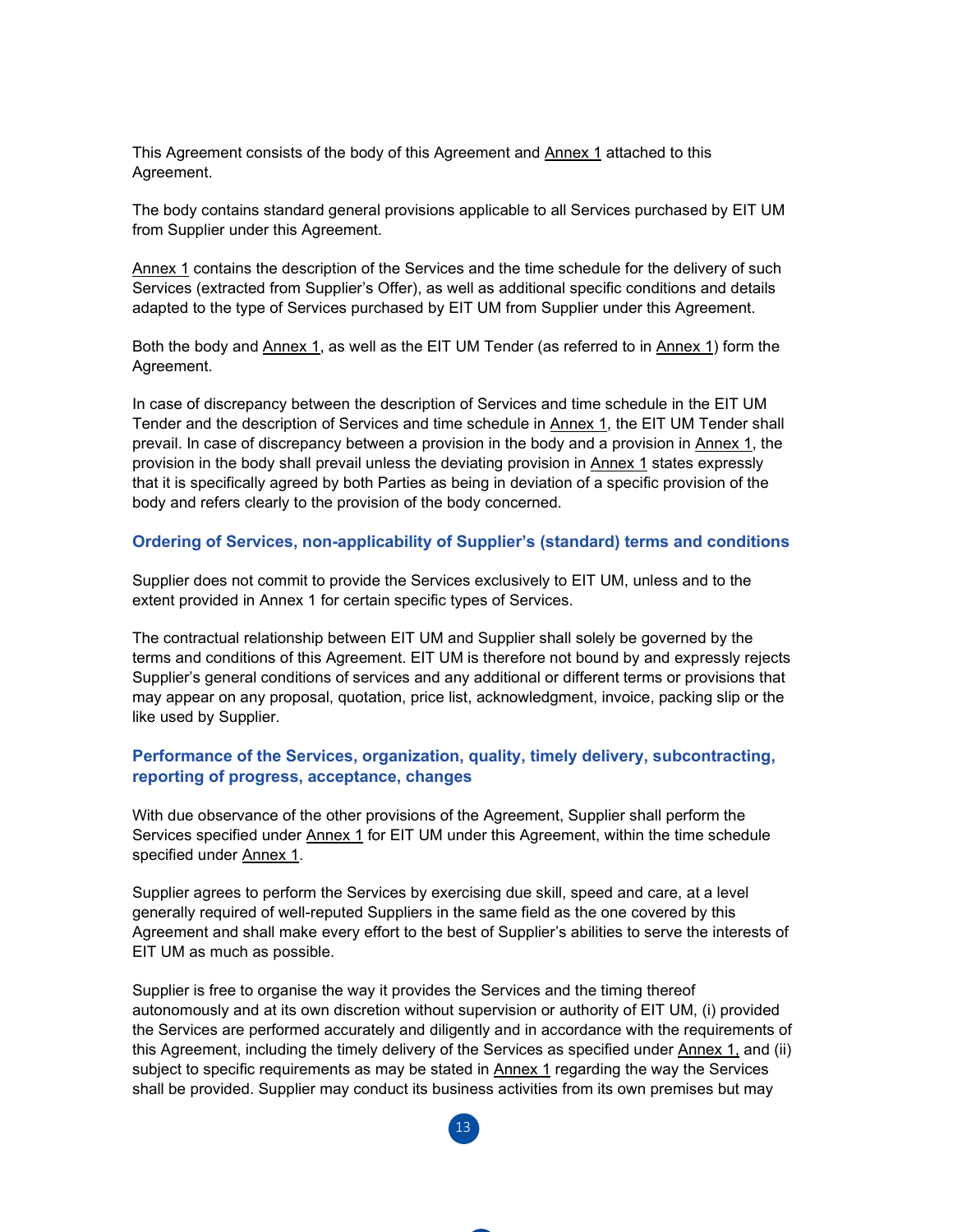be requested to operate from EIT UM's premises whenever it is necessary for the performance of the Services. Supplier shall arrange their own travel, should they need to travel in order to performe the Services. When performing the Services, Service Provider shall use its own tools and materials, work forces. Supplier shall be fully responsible for the proper execution of this Agreement in all respects.

Supplier shall use personnel who possess the qualifications and experience necessary for the performance of the Services. Additional requirements relating to personnel may be provided in Annex 1, as the case may be.

Unless otherwise specifically provided under Annex 1, Supplier may subcontract part of the provision of the Services to subcontractors, provided such subcontractors are contractually bound by similar obligations as under this Agreement, and provided Supplier has disclosed the elements of the Agreement to be subcontracted and the identity of the relevant subcontractor to the subcontracting. Supplier remains at all times responsible for the work performed by its subcontractors and for the acts, defaults and negligence of such subcontractors, and no subcontract shall create any contractual relationship between any subcontractor and EIT UM. Additional requirements relating to subcontracting may be provided in Annex 1, as the case may be.

In order for EIT UM and Supplier to monitor the proper performance of the Services throughout the Term of the Agreement, Supplier shall report to EIT UM progress of the performance of the Services, in writing, at intervals and under conditions specified under Annex 1. Supplier shall provide EIT UM with time sheets describing the tasks performed by Supplier and the time spent on each task, pursuant to the regularity provided under Annex 1 and pursuant to the time sheet template provided by EIT UM separately.

If, for whatever reason, Supplier is not able to perform the agreed Services, or is not able to meet the deadlines agreed in Annex 1, Supplier shall notify EIT UM hereof promptly in writing, and shall take any reasonable measure to mitigate the consequences of such situation, in agreement with EIT UM.

Services delivered are subject to the acceptance of EIT UM. EIT UM shall issue a Performance certificate after completion of Services. Should EIT UM fail to reject part or all of the Services provided within 15 (or other deadline set forth in Annex 1) calendar days as from such delivery, on the grounds of a lack of quality or compliance, or because of late delivery, Services shall be considered as accepted. Should EIT UM reject a Service (within the above deadline) because of lack of quality or compliance, and such failure is capable of remedy, Supplier shall re-perform the rejected (part of the) Service promptly (but no later than 5 days in absence of any further instructions) at no additional charge for EIT UM. Should such failure be not capable of remedy (given the type of Service and/or the extent of the failure) or should the delivery have occurred after an essential delivery deadline which renders the Service irrelevant or useless, the Services at stake shall be considered as rescinded, and EIT UM is not obliged to provide any compensation to Supplier for such Services.

Modifications to the Services and/or other provisions of this Agreement may only be agreed by the Parties as per the EIT UM procurement rules, i.e. if:

14

mutually agreed in writing, and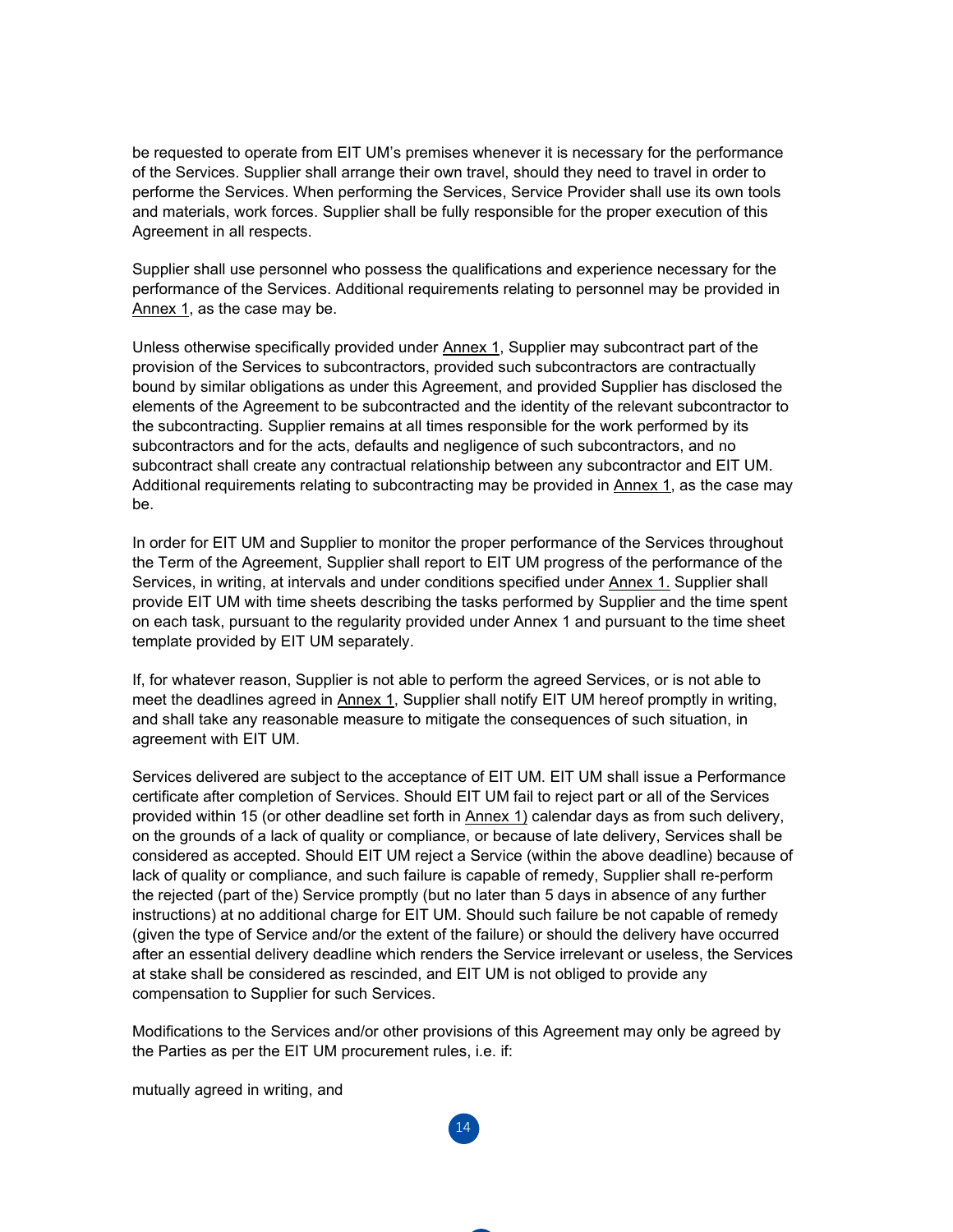the need for modification has been brought about by circumstances which a diligent contracting entity could not foresee; and

the modification does not alter the overall nature of the contract; and

any increase in price is not higher than 25 % of the original value of the Agreement. In addition, if several successive increases in price would be agreed, the total cumulating of such successive increases shall not exceed 25% of the original value of the Agreement; and

modifications above 10% of the original value of the Agreement should only amend specific conditions of the Agreement and be made by way of an amendment to this Agreement signed by both Parties.

The Parties designate the following contact persons for communication with respect to this Contract:

Name: ... Name: ...

Phone: ... Phone: ...

E-mail: ... E-mail: ...

#### **Compensation, invoicing and payment, expenses**

Supplier is entitled to charge, in respect of Supplier's Services as described under Annex 1, the compensation specified in Annex 1 per Service.

Supplier may only charge the amounts under Section 4.1. corresponding to the delivered Services, after acceptance of such Services by EIT UM.

Further, Supplier may only charge the amounts under 4.1. subject to (i) EIT UM having received a correct invoice bearing the essential elements below, (ii) all relevant Progress Reports relating to the delivered Services so invoiced having been properly delivered to EIT UM in a timely manner and accepted by EIT UM in writing (as the case may be).

15

An invoice shall be considered as correct when containing the following essential elements:

the name and address of Supplier

the VAT identification number of Supplier

the VAT identification number of EIT UM

the name and address of EIT UM

the invoice number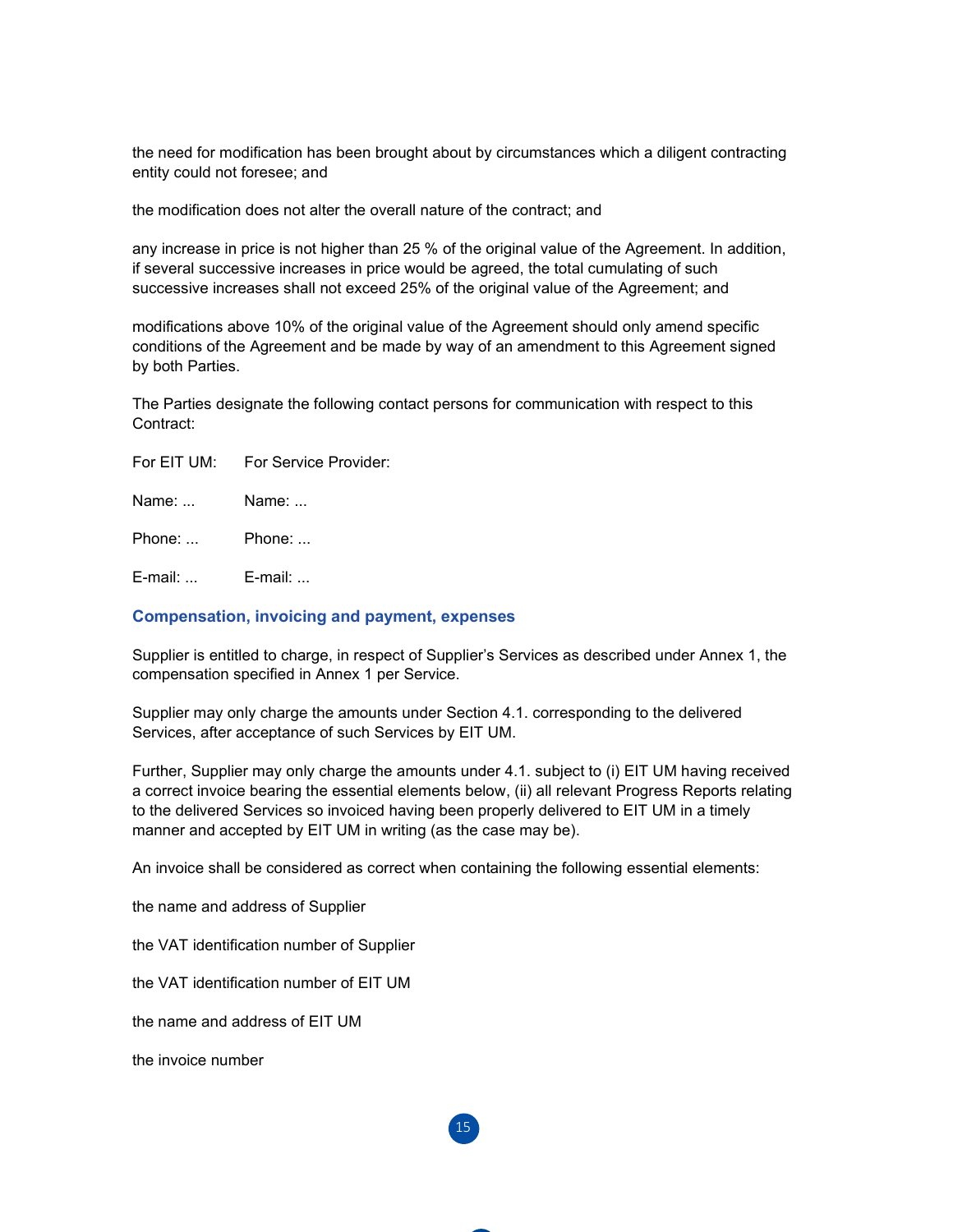the invoice date

the date on which the Services were supplied (provided EIT UM S has accepted them pursuant to this Agreement)

the quantity and type of goods supplied (if applicable)

the nature and type of Services supplied

the following data for every VAT tariff or exemption:

the price per piece or unit, excluding VAT

any reductions that are not included in the price

the VAT tariff that has been applied

the cost (the price excluding VAT)

in case of advance payment: the date of payment, if this is different from the invoice date

the amount of VAT

By deviation to Section 4.2., Supplier may charge the amounts under Section 4.1., at the beginning of each (quarterly, monthly or other) period specified in Annex 1, if such alternative is specifically agreed by EIT UM in Annex 1. In such a case, requirements of Section 4.3. shall apply to each regular invoice.

The payment term applying to Supplier invoices fulfilling the requirements of this Section 4 is fixed in Annex 1.

All amounts corresponding to the compensation per Service, as fixed in Annex 1, shall be fixed tariffs, which may not be revised during the Term of this Agreement, unless specifically provided otherwise in Annex 1 (and within the limits of the price revision mechanisms authorised under the procurement procedure).

Supplier may charge expenses to EIT UM, to the extent Annex 1 provides for such possibility. Expenses shall only be paid if EIT UM has given its written approval prior to Supplier incurring said costs.

If Supplier fails to fulfil any of its obligations under the Agreement, EIT UM may suspend payment to Supplier, upon notice to Supplier.

Supplier hereby unconditionally accepts that EIT UM has the right to set off any amount that EIT UM owes to Supplier under this Agreement, with any amount Supplier owes to EIT UM under this Agreement or any other agreement.

**Taxes, other contributions, no employment agreement and related indemnification**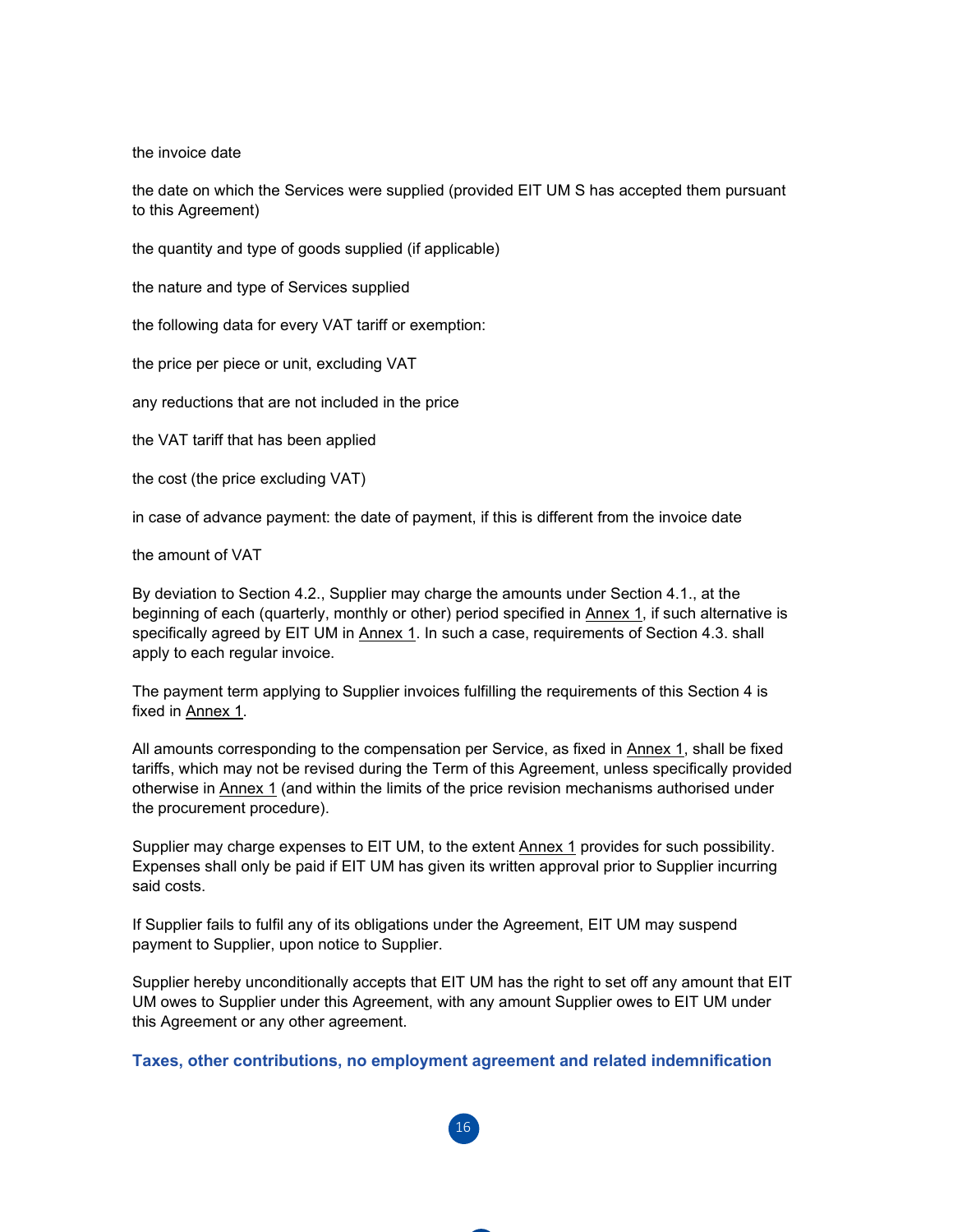All tariffs are gross amounts but exclusive of any value added tax (VAT), sales tax, GST, consumption tax or any other similar tax ("**Taxes**").

If the Services under this Agreement are subject to any other Taxes, Supplier may charge such Taxes to EIT UM, which taxes shall be paid by EIT UM in addition to the compensation for Supplier. Supplier is responsible for paying any applicable Taxes to the appropriate (tax) authorities.

In addition to Section 5.1. and 5,2., all social security, fiscal charges or taxation of any kind and contributions of any kind including but not limited to value added, levies, withholdings, unemployment, medical insurance and insurance of any kind, pensions, national insurance contributions and social security benefits, as imposed by any law, accommodation and travel costs, living expenses, or other expenses and charges arising from this Agreement, will be the exclusive responsibility of Supplier, who must pay such taxes, charges, any kind of expenses and contributions directly to the competent authorities or employees (as the case may be) (altogether called "**Contributions**").

Supplier shall perform the Services hereunder as an independent contractor and not as an agent of EIT UM and nothing contained in the Agreement is intended to create a partnership, joint venture or employment relationship between the Parties irrespective of the extent of economic dependency of Supplier on EIT UM.

Supplier shall indemnify and keep EIT UM harmless from any claims from any authority for payment of any Contributions, including all interest charged in respect thereof, surcharges and possible administrative fines in connection with the Services performed by Supplier on the basis of the Agreement.

#### **Intellectual property, ownership and licensing, IP infringement indemnification**

"**Intellectual Property Rights**" or "**IP**" shall mean patents, utility certificates, utility models, (industrial) design rights, copyrights, database rights, trademarks, trade names and trade secrets, including moral rights and any applications, renewals, extensions, combinations, divisions, discontinuations or re-issues of the foregoing.

Unless expressly specified otherwise in Annex 1, should the performance of the Services entail the delivery of (written) advice, reports or any other materials or results ("**Deliverables**"), the ownership of any Intellectual Property Rights in such Deliverables shall be vested in EIT UM.

In addition to Section 6.1., any item provided by EIT UM (or by a third party designated by EIT UM on behalf of EIT UM) and used to perform the Services and/or embedded in the delivered Services, shall at all times remain the ownership of EIT UM S. Supplier shall have no right, title or interest in any of these items nor any trademark or trade name from EIT UM.

By exception to Section 6.1., Intellectual Property Rights owned or controlled by Supplier before the start of the performance of the Services shall remain the ownership of Supplier ("**Background IP**").

Supplier hereby grant a non-exclusive, royalty-free and fully paid-up, worldwide, irrevocable and perpetual license under its Background IP used for the performance of the Services, to EIT UM,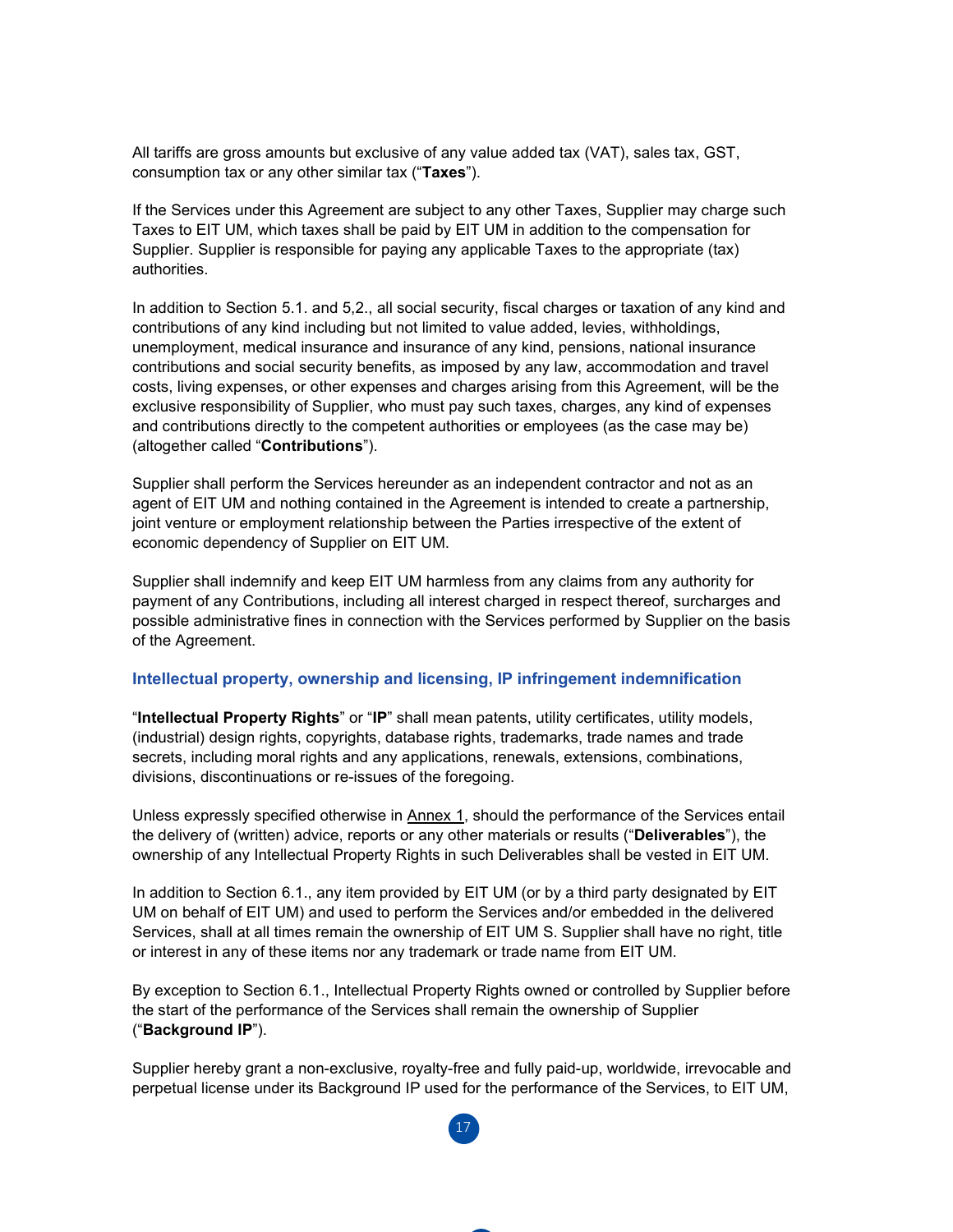with the right to sublicense, for the use, make, have made, build-in, market, sell, lease, license distribute and/or otherwise dispose of the Services and/or Deliverables.

Supplier shall not, without EIT UM' prior written consent, publicly make any reference to EIT UM, whether in press releases, advertisements, sales literature or otherwise.

Unless expressly specified otherwise in Annex 1,

Supplier shall indemnify and hold harmless EIT UM, its Affiliates, partners, contractors and employees in respect of any and all claims, damages, costs and expenses (including but not limited to loss of profit and reasonable attorneys' fees) in connection with any third party claim that any of the Services alone or in any combination or their use infringes any third party IPRs, or, if so directed by EIT UM, shall defend any such claim at Supplier's own expense. By "Affiliate" is meant any and all companies, firms and legal entities with respect to which now or hereafter EIT UM, directly or indirectly holds 50% or more of the nominal value of the issued share capital or 50% or more of the voting power at general meetings or has the power to appoint a majority of directors or otherwise to direct the activities of such company, firm or legal entity, including but not limitedly through a domination agreement.

EIT UM shall give Supplier prompt written notice of any such claim, provided, however, any delay in notice shall not relieve Supplier of its obligations hereunder except to the extent it is prejudiced by such delay. Supplier shall provide all assistance in connection with any such claim as EIT UM may reasonably require.

If any Services alone or in any combination, provided under the Agreement are held to constitute an infringement or if their use is enjoined, Supplier shall, as directed by EIT UM, but at its own expense: either 1) procure for EIT UM or its users the right to continue using the Services alone or in any combination; or 2) replace or modify the Services alone or in any combination with a functional, non- infringing equivalent.

If Supplier is unable either to procure for EIT UM the right to continue to use the Services alone or in any combination or to replace or modify the Services alone or in any combination in accordance with the above, EIT UM may terminate the Agreement and upon such termination, Supplier shall reimburse to EIT UM the price paid, without prejudice to Supplier's obligation to indemnify EIT UM as set forth herein.

#### **Confidentiality, documents**

Confidential Information means any and all proprietary and/or confidential data and information, such as but not limited to commercial and/or technical information, that EIT UM, its Affiliates or representatives may disclose directly or indirectly, whether in writing or any other form, to Supplier that is related to the Service, which (a) is marked as "confidential" or "proprietary" or words of similar import when disclosed, and (b) is orally disclosed and is summarized and described as confidential in a writing that is delivered to Supplier within fifteen (15) days of disclosure.

During the period beginning on the Effective Date and continuing for a period of five (5) years thereafter (the "**Confidentiality Period**"), Supplier agrees not to: (i) use EIT UM' Confidential Information for any purpose other than for the Service; and (ii) disclose EIT UM Confidential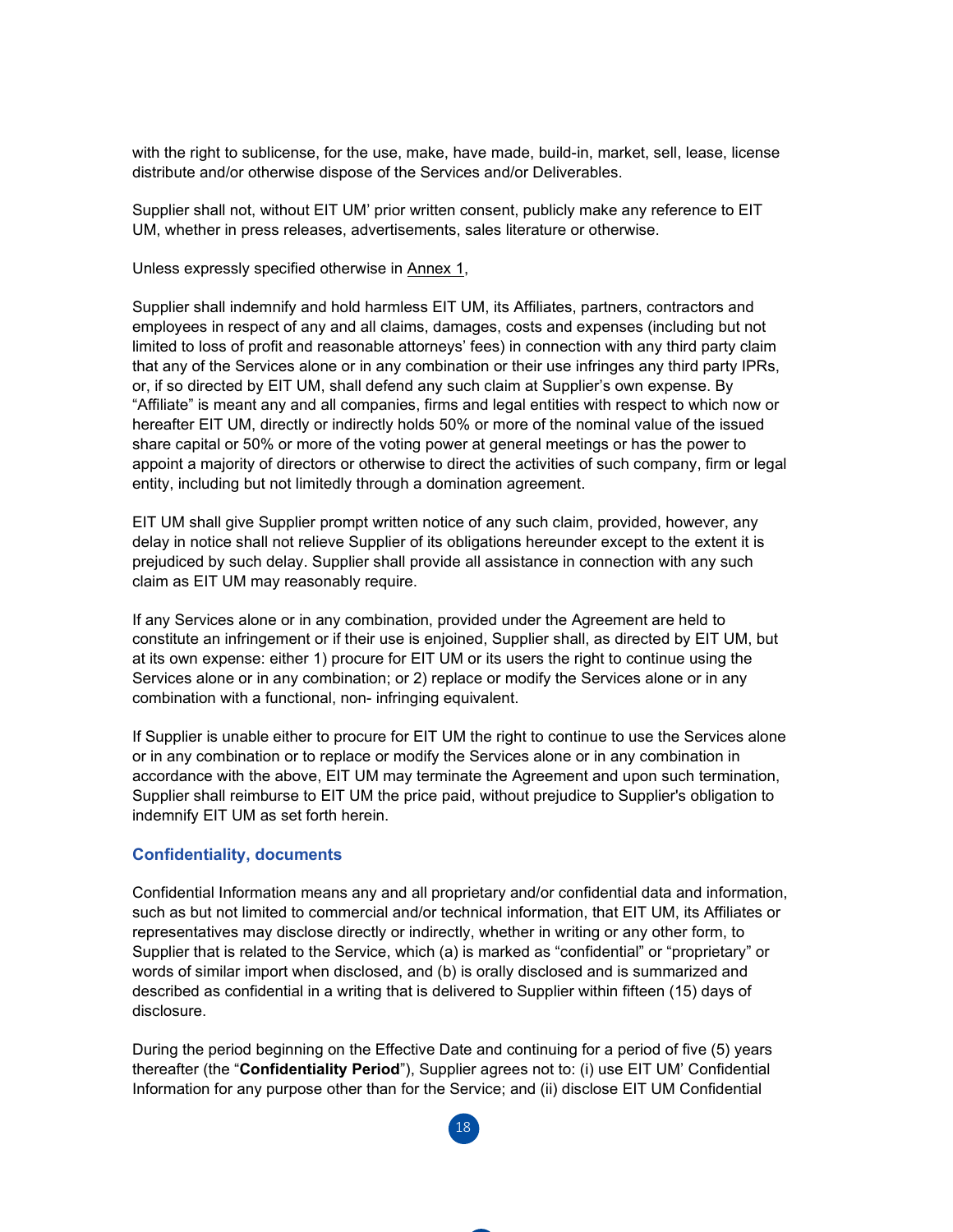Information to any third party, except to its employees and other persons under its supervision that are operating within its organization, including without limitation, its Partners' employees who (A) have a legitimate "need to know" to accomplish the Service, and (B) are obligated to protect such Confidential Information pursuant to terms and conditions not less restrictive than those contained in this Agreement. Supplier shall protect EIT UM' Confidential Information as required hereunder using the same degree of care, but no less than a reasonable degree of care, as Supplier uses to protect its own confidential information of a like nature.

Supplier's obligations above shall not apply to any data or information that it can prove: (a) is lawfully available to EIT UM, prior to the time of receipt from EIT UM as verified by written records; (b) is or becomes publicly available without violation of this Agreement or any other obligation of confidentiality and through no act or omission of Supplier; (c) is lawfully furnished to Supplier by a third party without use or disclosure restrictions; or (d) is developed by Supplier without use of or reference to any of EIT UM' Confidential Information. Furthermore, a disclosure by Supplier that is required pursuant to any judicial or governmental proceeding shall not be considered a breach of this Agreement, provided that Supplier promptly after learning of such action shall notify, to the extent permitted by applicable law, EIT UM thereof to give Supplier the opportunity to contest disclosure or to seek any available legal remedies to maintain such information in confidence.

Supplier is not permitted - alone or with or through others – to remove, dispatch, transmit or allow any third parties to inspect, use or otherwise have access to any property belonging to EIT UM or any of its Affiliates, including but not limited to any notes, drawings, letters, formulas, recipes, other documents and/or any copies thereof, tools, designs, products manufactured or (copies of) computer files or other data carriers, unless EIT UM has given its prior written permission to any such action.

EIT UM shall remain the owner of all property it has made available to Supplier in connection with this Agreement.

Supplier shall make all property belonging to EIT UM (or its Affiliates) such as, but not limited to any notes, drawings, letters, formulas, recipes, other documents and/or copies of such matters, tools, models, finished products, (copies of) automated files or other data carriers, which come into its possession during the term of this Agreement, available to EIT UM in good condition immediately upon initial request, but in any case on the day on which the Agreement ends.

#### **Personal data**

For the purpose of this Agreement,

"**Personal Data**" shall mean any and all information relating to an identified or identifiable individual, including but not limited to EIT UM current or former employees, employee family members, dependents or beneficiaries, customers, consumers, suppliers, business partners or contractors;

"**Processing**" shall mean any operation or set of operations performed or to be performed upon Personal Data, whether or not by automatic means, such as creation, access, collection, recording, organization, storage, loading, employing, adaptation or alteration, retrieval, consultation, displaying, use, disclosure, dissemination or otherwise making available,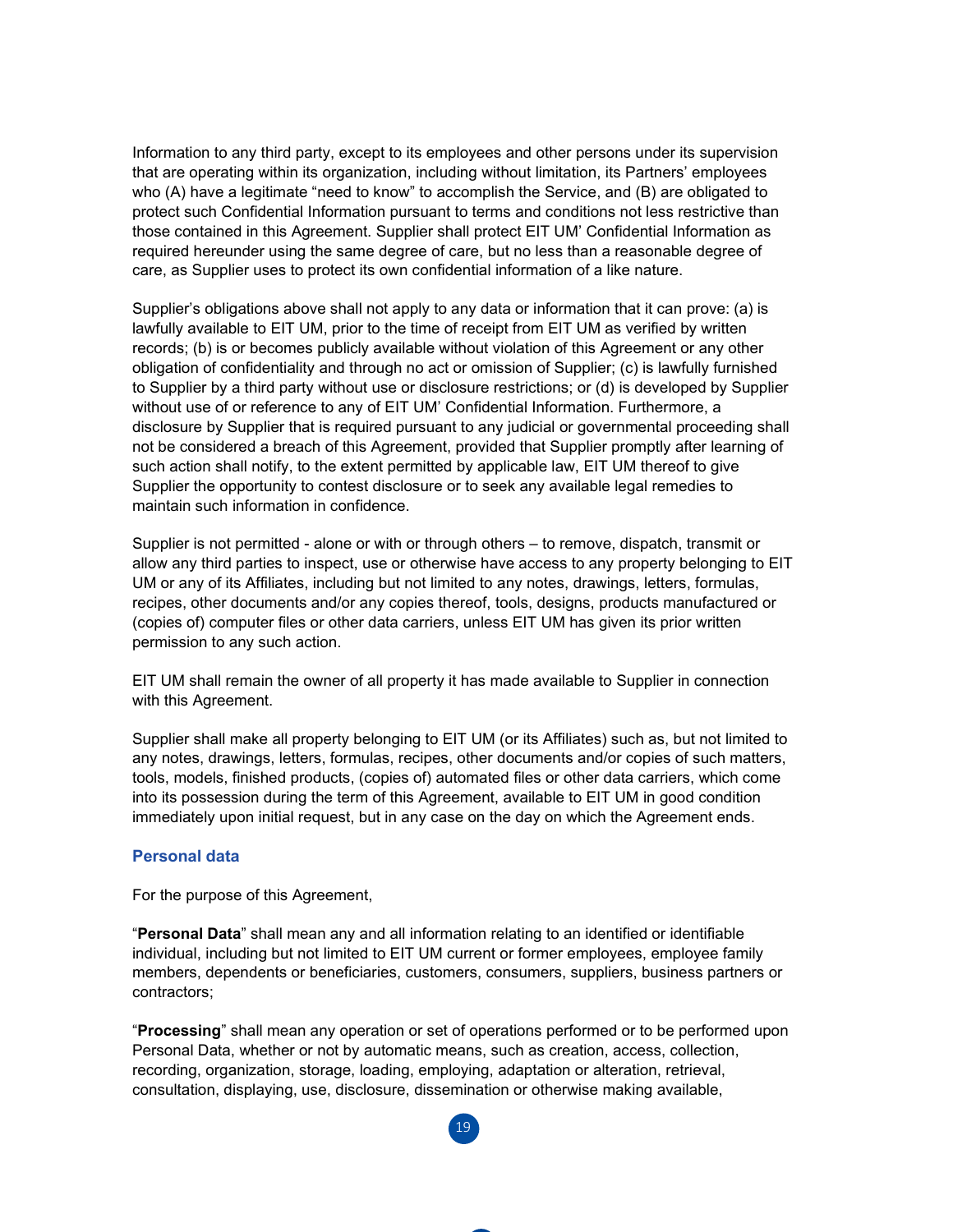alignment or combination, blocking, erasure or destruction (hereinafter also referred to as a verb "**Process**").

Where Supplier in the performance of the Agreement Processes Personal Data, then Supplier agrees and warrants that Supplier shall:

comply with all privacy and data protection law and regulations applicable to its Services;

Process Personal Data only (i) on behalf of and for the benefit of EIT UM, (ii) in accordance with EIT UM' instructions, and (iii) for the purposes authorized by this Agreement or otherwise by EIT UM, and (iv) insofar necessary for the Services rendered to EIT UM and as permitted or required by law;

maintain the security, confidentiality, integrity and availability of the Personal Data;

implement and maintain appropriate technical, physical, organizational and administrative security measures, procedures, practices and other safeguards to protect the Personal Data against (i) anticipatable threats or hazards to its security and integrity; and (ii) loss, unauthorized access to, or acquisition or use of or unlawful Processing; and

promptly inform EIT UM of any actual or suspected security incident involving the Personal Data.

To the extent that Supplier allows a (sub)contractor to process the Personal Data, Supplier shall ensure that it binds such (sub)contractor to obligations which provide a similar level of protection, but in no way less restrictive, as this Section 8.

Supplier shall, upon the termination of the Agreement, securely erase or destroy all records or documents containing the Personal Data. Supplier accepts and confirms that it is solely liable for any unauthorized or illegal processing or loss of the Personal Data, if Supplier fails to erase or destroy the Personal Data upon termination of the Agreement.

Supplier shall indemnify and hold harmless EIT UM, their officers, agents and personnel from any damages, fines, losses and claims arising out of a breach of this Section 8.

#### **Liability, indemnification, insurance**

Supplier shall indemnify and hold harmless EIT UM, its Affiliates, agents and employees, from and against all suits, actions, legal or administrative proceedings, claims, demands, damages, judgments, liabilities, interest, attorneys' fees, costs and expenses of whatsoever kind or nature (including but not limited to special, indirect, incidental, consequential damages), whether arising before or after completion of the performance of the Services covered by the Agreement, in any manner caused or claimed to be caused by the acts, omissions, faults, breach of express or implied warranty, breach of any of the provisions of this Agreement, or negligence of Supplier, or of anyone acting under its direction or control or on its behalf, in connection with Services or any other information furnished by Supplier to EIT UM under the Agreement.

Supplier warrants that it has taken out sufficient insurance against the aforementioned damage, costs and interest, or has made a sufficient provision for this purpose and is obliged to fully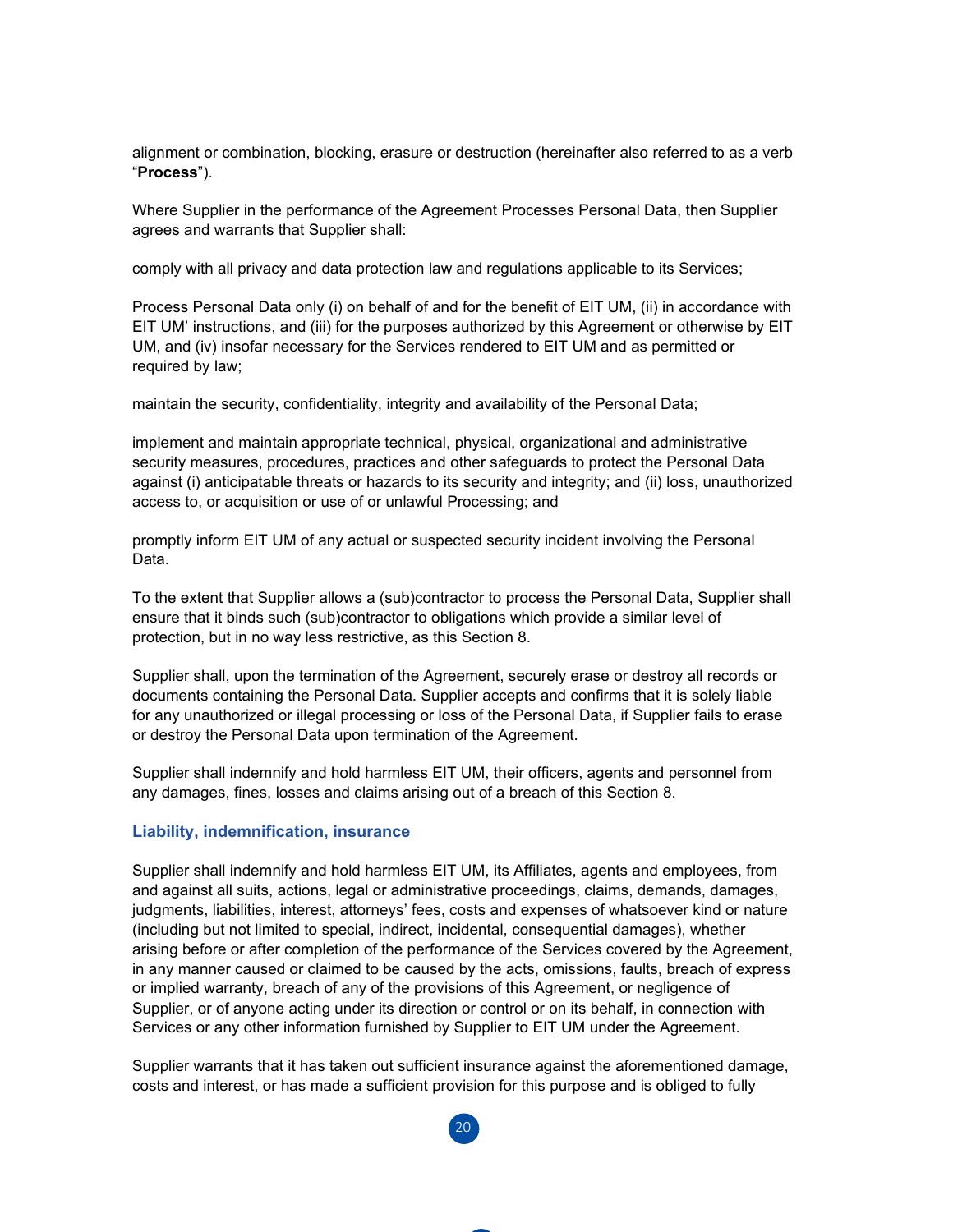disclose to EIT UM immediately upon initial request all the (policy conditions of the) aforementioned insurance(s) and/or provisions. Supplier shall indemnify EIT UM and shall pay its insurance proceeds to EIT UM and furthermore indemnify for the excess amount of the total claim of damages that is not covered by the insurance of Supplier or any other insurance. EIT UM shall be entitled to take legal action against Supplier.

Neither Party excludes or limits its liability for death or personal injury arising from its own negligence, fraud, breach of confidentiality or for any liability that cannot by law be excluded or limited.

Subject to Section 9.3 In no event shall EIT UM be liable under any theory of liability, for indirect, incidental, special, consequential or punitive damages, which includes without limitation damages for lost profits or revenues, lost business opportunities, loss of image or lost data, even if EIT UM has been advised of the possibility of such damages and in no event shall EIT UM be liable to Supplier, its successors or assigns for damages in excess of the amount due to Supplier for complete performance under the Agreement, less any amounts already paid to Supplier by EIT UM.

Subject always to Section 9.3., depending on the nature of the Services and the liability risk associated therewith, a cap to the liability of Supplier under this Agreement may apply only if expressly mutually agreed in writing in Annex 1.

#### **Suspension, termination of the Agreement**

The Agreement is entered into as from the Effective Date specified in Annex 1 and shall end by operation of law, without the requirement of prior notice of termination, on the date the last of the Services have been delivered by Supplier, accepted and paid by EIT UM ("**Term**").

As an exception to the above, EIT UM may suspend, withdraw, dissolve or terminate this Agreement fully or partially with immediate effect without incurring any penalty or compensation if and as soon as:

Supplier breaches any of its material obligations under this Agreement and, notwithstanding a written request from EIT UM to repair the current breach and to take appropriate measures to prevent such a breach in the future, fails to comply with such a request within a reasonable deadline fixed by EIT UM in the notice; or

EIT UM, in its reasonable discretion, determines that Supplier is not able to perform the Services as required; or

Supplier fails to provide EIT UM with adequate assurance of performance following request by EIT UM; or

 $21$ 

Supplier files a petition for bankruptcy or is declared bankrupt; or

Supplier has become unable to pay its debts as they fall due or make any special arrangement(s) or composition with its creditors;

Supplier enters into voluntary or judicial liquidation;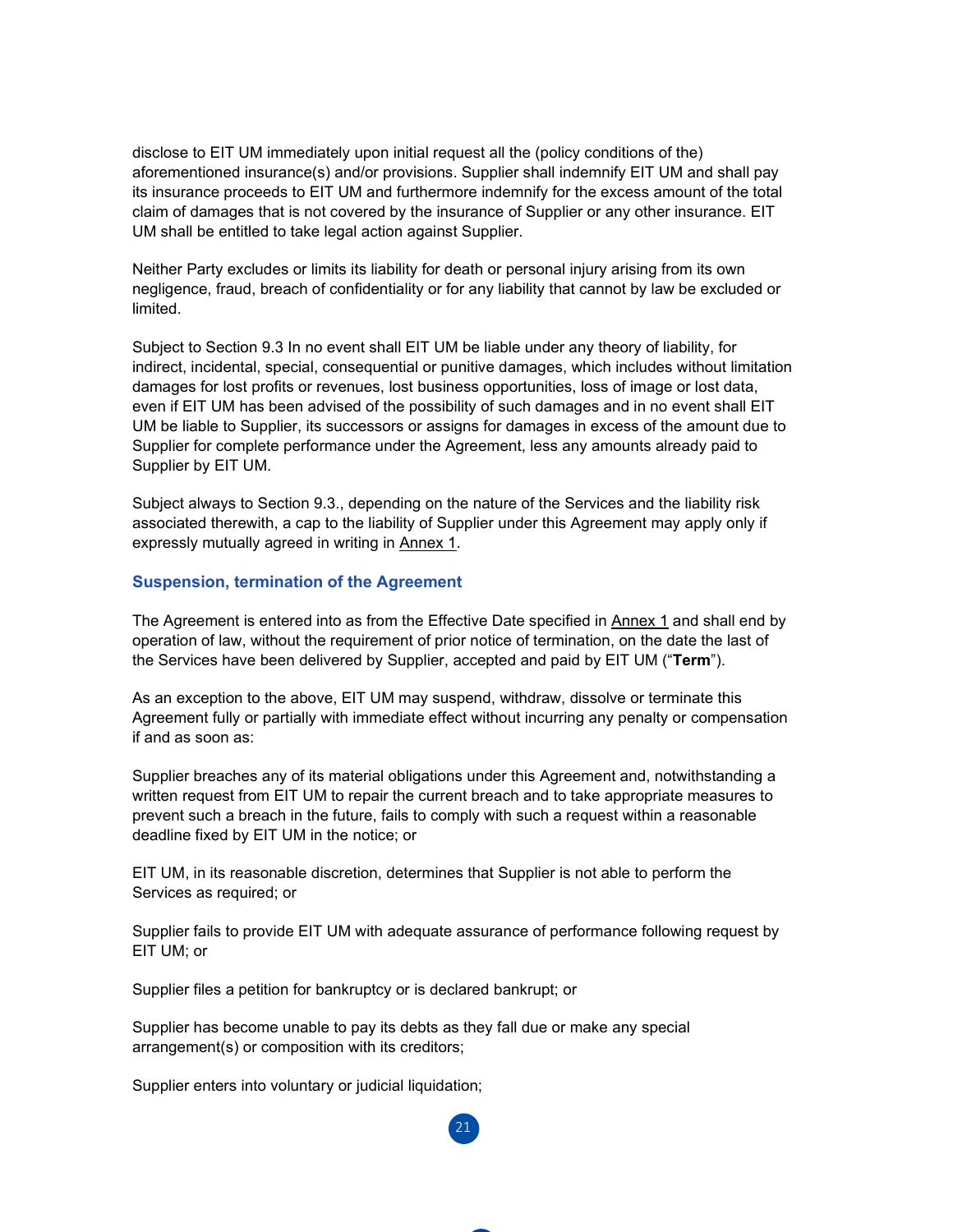the business of Supplier ceases to exist or control or ownership is taken over by a third party;

as a result of the termination of the European Programme(s) which requested EIT UM to enter into this Agreement (as the case may be).

As from receipt of a termination notice from EIT UM (under any legal ground), Supplier shall take immediate steps to bring the terminated Services to a closure in a prompt and orderly manner and to reduce expenditure to a minimum.

Supplier may, after giving 14 calendar days written notice to EIT UM, terminate the Agreement if EIT UM:

Fails for more than 120 calendar days to pay Supplier the amounts due after the expiration of the payment term stated in Section 4; or

Consistently fails to meet its material obligations after repeated reminders; or

Suspends the progress of the Services or any part thereof for more than 90 calendar days for reasons not specified in the Agreement, or not attributable to Supplier's breach or default.

#### **Safeguarding of EU's financial interest and conflict of interest**

Supplier accepts without reservation that during the implementation of the Agreement and for four (4) years after the completion of the Agreement, EIT UM has the right for the purposes of safeguarding the EU's financial interests, the tender proposal and the Agreement with Supplier may be transferred to internal audit services, the EIT, to the European Court of Auditors, to the Financial Irregularities Panel or to the European Anti-Fraud Office ('safeguarding the EU's financial interests').

Supplier confirms that it shall take all measures to prevent any situation where the impartial and objective implementation of the Agreement is compromised for reasons involving economic interest, political or national affinity, family or emotional ties or any other shared interest ('conflict of interests'). The contractor is obliged to inform EIT UM immediately if there is any change in the above circumstances at any stage during the implementation of the tasks under the Agreement.

#### **Miscellaneous**

All notices given under this Agreement shall be given in writing. Any subsequent change of address shall be promptly notified by the Party concerned to the other Party and embodied in an amendment to the preamble of this Agreement.

In the event that Supplier is prevented from performing any of its obligations under the Agreement for reason of force majeure (being an event unforeseeable and beyond the control of Supplier) and Supplier has provided sufficient proof for the existence of the force majeure, the performance of the obligation concerned shall be suspended for the duration of the force majeure. EIT UM shall be entitled to terminate the Agreement with immediate effect by written notice to Supplier, immediately if the context of the non- performance justifies immediate termination, and in any event if the circumstance constituting force majeure endures for more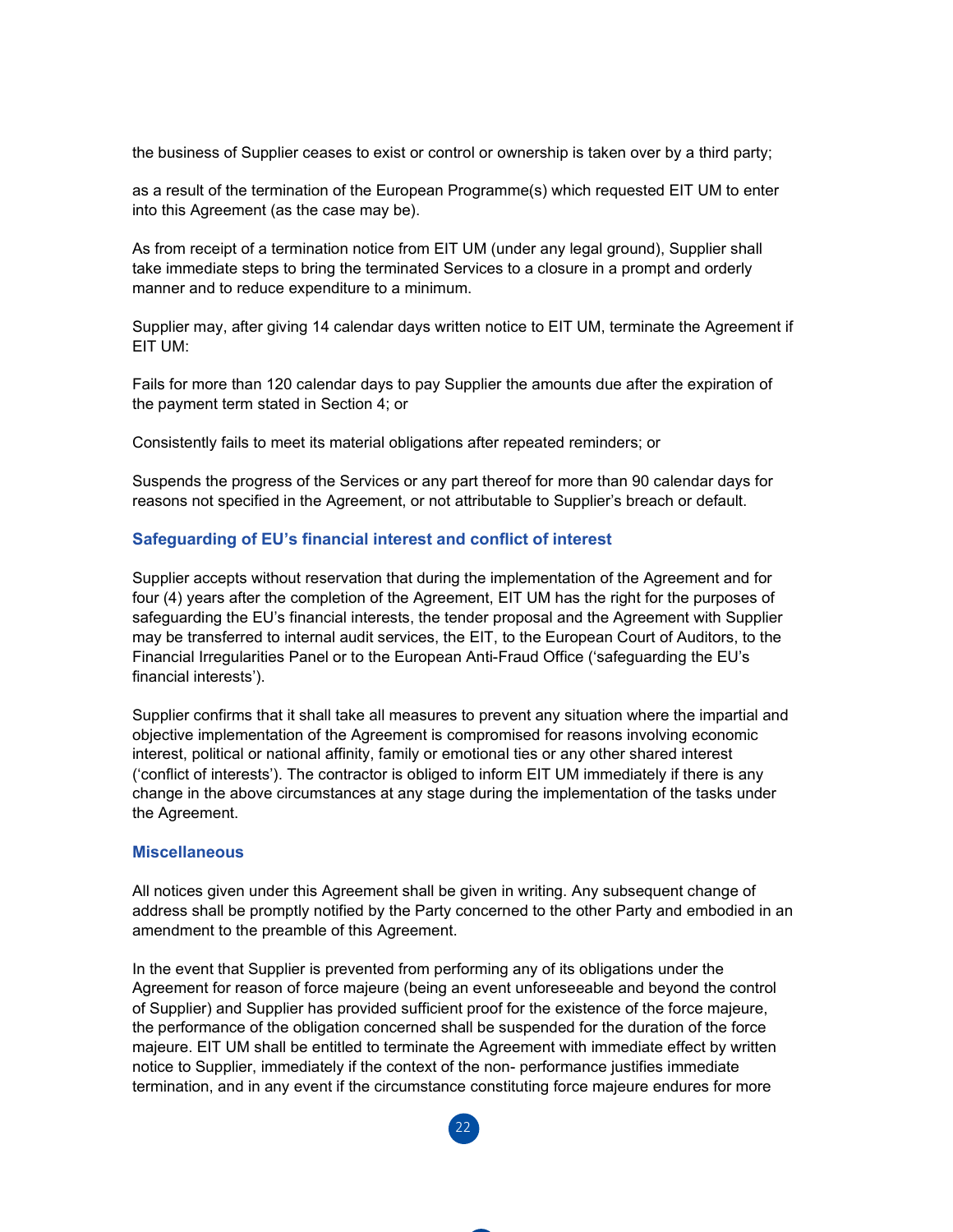than thirty (30) days and, upon such notice, Supplier shall not be entitled to any form of compensation in relation to the termination. Force majeure on the part of Supplier shall in any event not include shortage of personnel or production materials or resources, strikes, not officially declared epidemic or pandemic, breach of contract by third parties contracted by Supplier, financial problems of Supplier, nor the inability of Supplier to secure the necessary licenses in respect of software to be supplied or the necessary legal or administrative permits or authorizations in relation to the Services to be supplied.

Supplier shall not transfer, pledge or assign any of its rights or obligations under the Agreement without the prior written consent of EIT UM. Any such pre-approved, transfer, pledge or assignment shall be null and void and have no effect vis-à-vis such third party.

The rights and remedies reserved to EIT UM are cumulative and are in addition to any other or future rights and remedies available under the Agreement, at law or in equity.

Neither the failure nor the delay of EIT UM to enforce any provision of the Agreement shall constitute a waiver of such provision or of the right of EIT UM to enforce each and every provision of the Agreement.

No course or prior dealings between the parties, no course of performance, and no usage of the trade shall be relevant to determine the meaning of the Agreement and to modify the provisions of this Agreement.

No waiver, consent, modification or amendment of the terms of the Agreement shall be binding unless made in a writing specifically referring to the Agreement signed by EIT UM and Supplier.

In the event that any provision(s) of this Agreement shall be held invalid, unlawful or unenforceable by a court of competent jurisdiction or by any future legislative or administrative action, such holding or action shall not negate the validity or enforceability of any other provisions of the Agreement. Any such provision held invalid, unlawful or unenforceable, shall be substituted by a provision of similar import reflecting the original intent of the clause to the extent permissible under applicable law.

All terms and conditions of the Agreement which are destined, whether express or implied, to survive the termination or the expiration of the Agreement, including but not limited to Intellectual Property, Confidentiality and Personal Data, shall survive.

The Agreement shall be governed by and construed in accordance with the laws of the country or state in which the EIT UM ordering entity is located, as applicable.

Supplier and EIT UM each consents to the exclusive jurisdiction of the competent courts in (i) the country or state in which the EIT UM ordering entity is located; or (ii), at the option of EIT UM, the jurisdiction of the entity of Supplier to which the order was placed, or (iii), at the option of EIT UM, for arbitration in which case Section 12.12. applies. Supplier hereby waives all defences of lack of personal jurisdiction and forum non-convenience.

If so chosen by EIT UM in accordance with Section 12.11, any dispute, controversy or claim arising out of or in connection with this Agreement, or their breach, termination or invalidity shall be finally settled solely under the International Chamber of Commerce Rules of arbitration,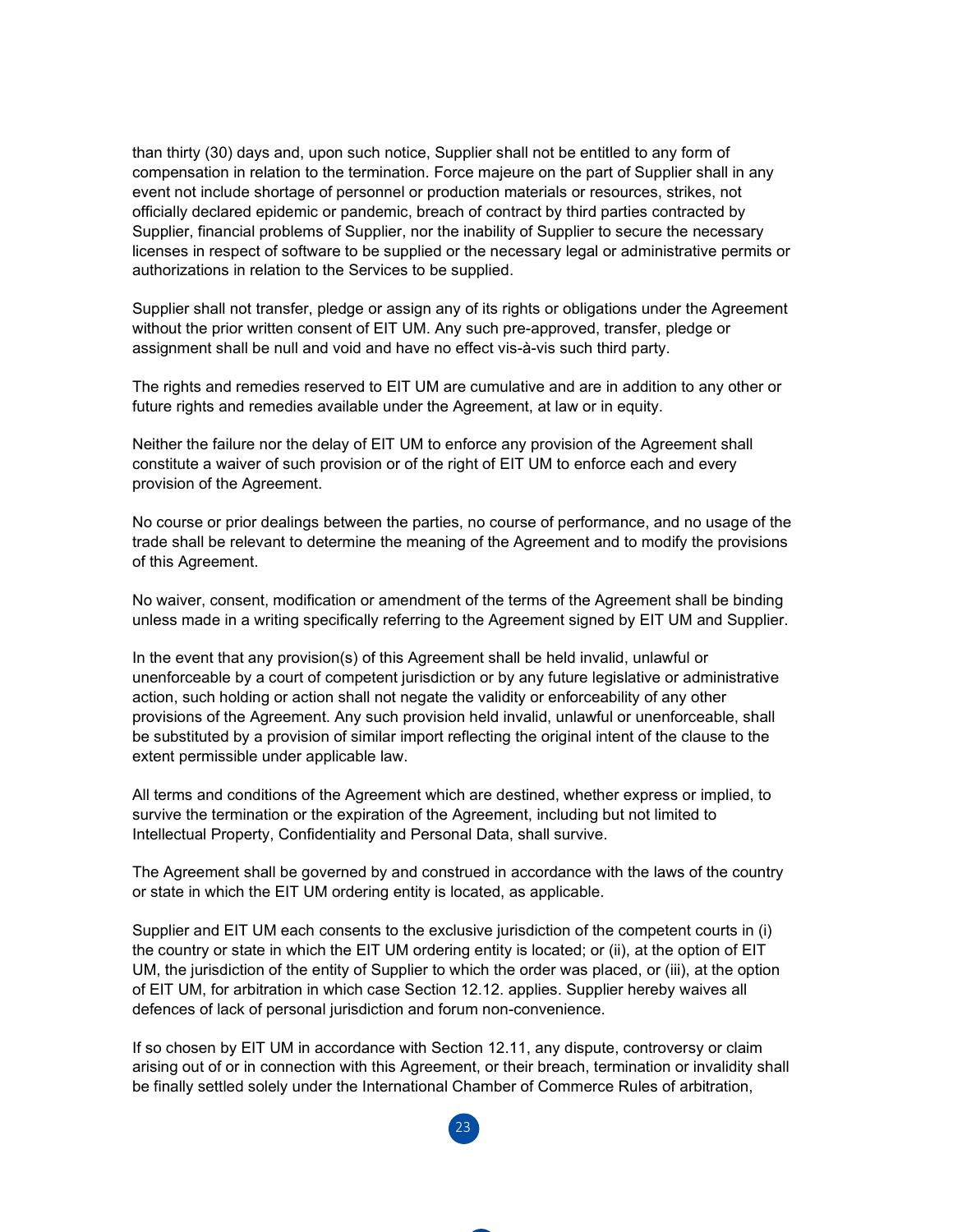which Supplier and EIT UM declare to be known to them. Supplier and EIT UM agree that: (i) the appointing authority shall be the ICC-International Chamber of Commerce of Paris, France; (ii) there shall be three (3) arbitrators; (iii) arbitration shall take place in the jurisdiction of the EIT UM entity mentioned in the recitals or, at the option of EIT UM, the jurisdiction of the Supplier's entity mentioned in the recitals; (iv) the language to be used in the arbitration proceedings shall be English; and (v) the material laws to be applied by the arbitrators shall be the laws as determined under Section 12.10.

The United Nations Convention on International Sale of Goods shall not apply to the Agreement.

Drawn up on [DATE] and signed in two copies:

EIT UM **EIT UM** [company name]

[name of representative] [name of representative]

[position of representative] [position of representative]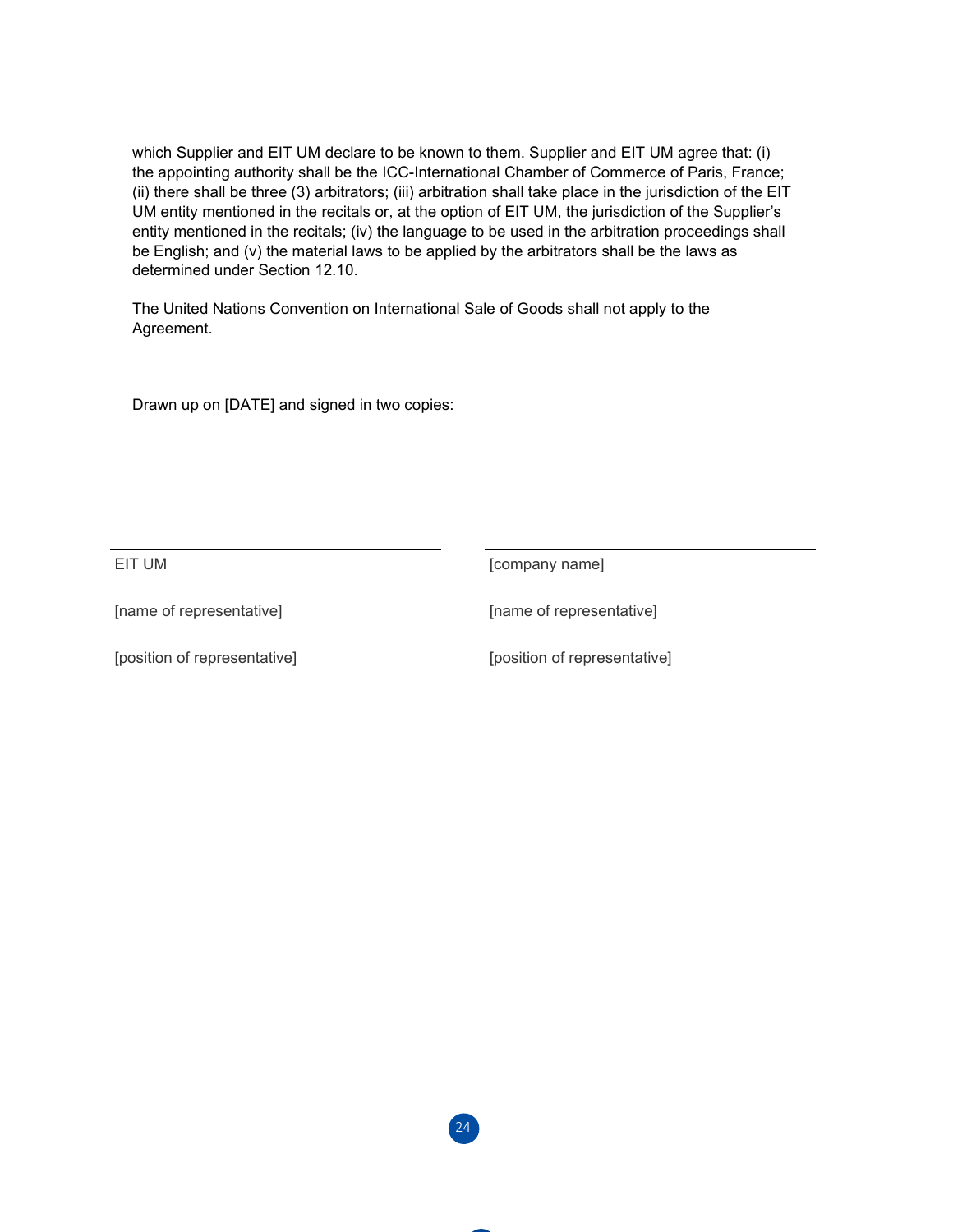Table of Contents

In addition to the general terms and conditions specified in the body of the Service Agreement, the Parties hereby agree on the following specific conditions and details:

Description and timing of the Services subject to the procurement procedure (as per the Whereas section, Section 3.1., of the Agreement) and detailed description of the types of Services and Deliverables (as per Section 6.2 of the Agreement) covered by the Agreement:

Task 1

Task 2

Price of the Services (as per Section 4 of the Agreement):

In application of Section 4.1. of the Agreement, the following Services shall be remunerated on the basis of an hourly rate, fixed per type of Services, as follows:

| Services                  | Price                           |
|---------------------------|---------------------------------|
| [subject of the services] | [(unit) price of the sercvices] |

Charging the compensation to EIT UM (as per Section 4. of the Agreement)

Supplier may charge the amounts of the Agreement at the end of the following period:

| Payment 1 – [description] | [date] |
|---------------------------|--------|
| Payment 2 - [description] | [date] |
| Payment 3 - [description] | [date] |

Payment term applying to Supplier invoices (as per Section 4 of the Agreement):

| Payment term (expressed in calendar days)   30 days |  |
|-----------------------------------------------------|--|
|                                                     |  |

25

Term of the Agreement (as per Section 10 of the Agreement):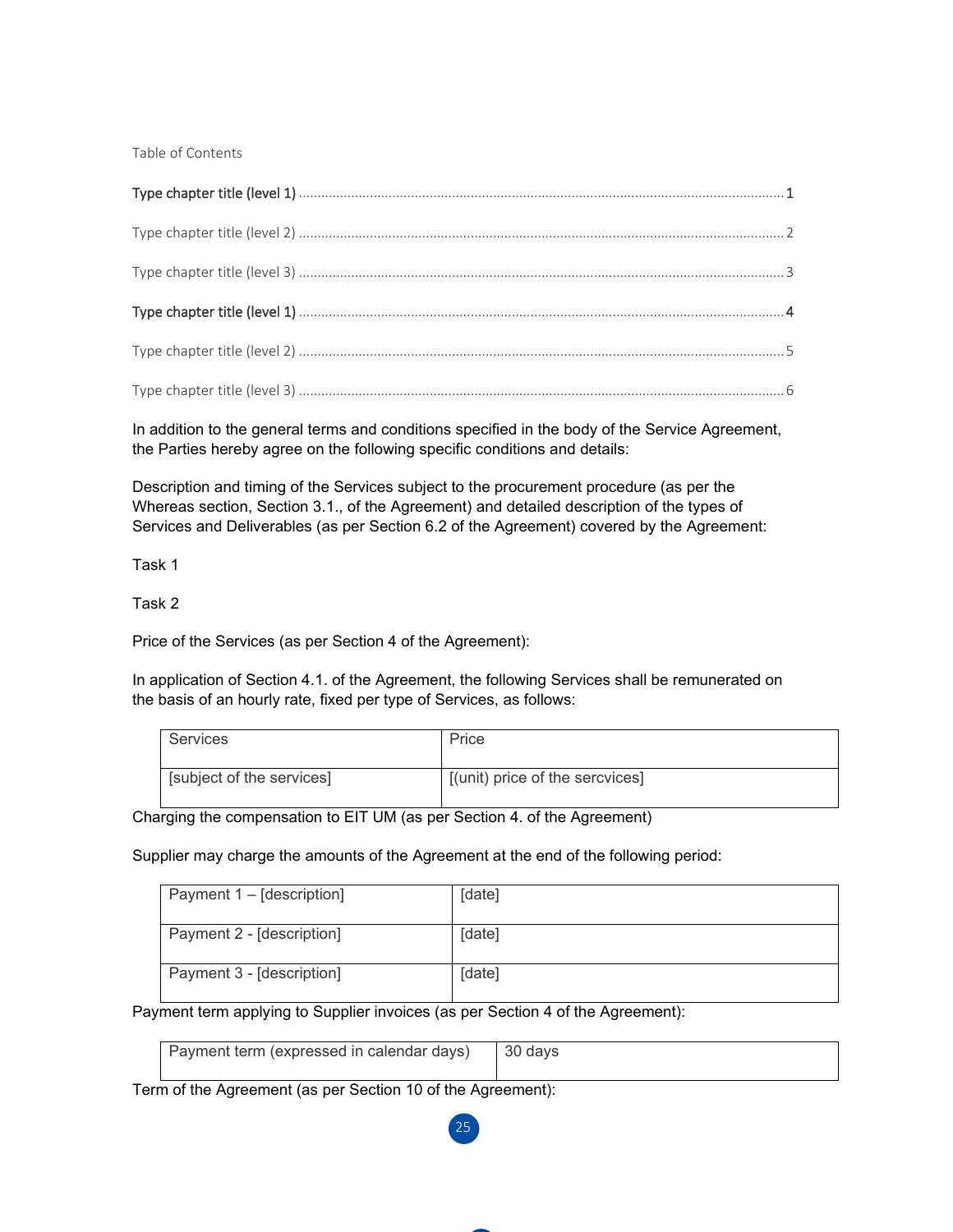In application of Section 10.1. of the Agreement, the Effective Date on which the Agreement starts and the Termination Date on which the Agreement shall terminate automatically are set forth below:

| Effective Date (start of the Agreement) | Termination Date (i.e. date on which the last Service<br>is expected to be delivered and paid) |
|-----------------------------------------|------------------------------------------------------------------------------------------------|
| [starting date of the contract]         | [end date of the contract]                                                                     |

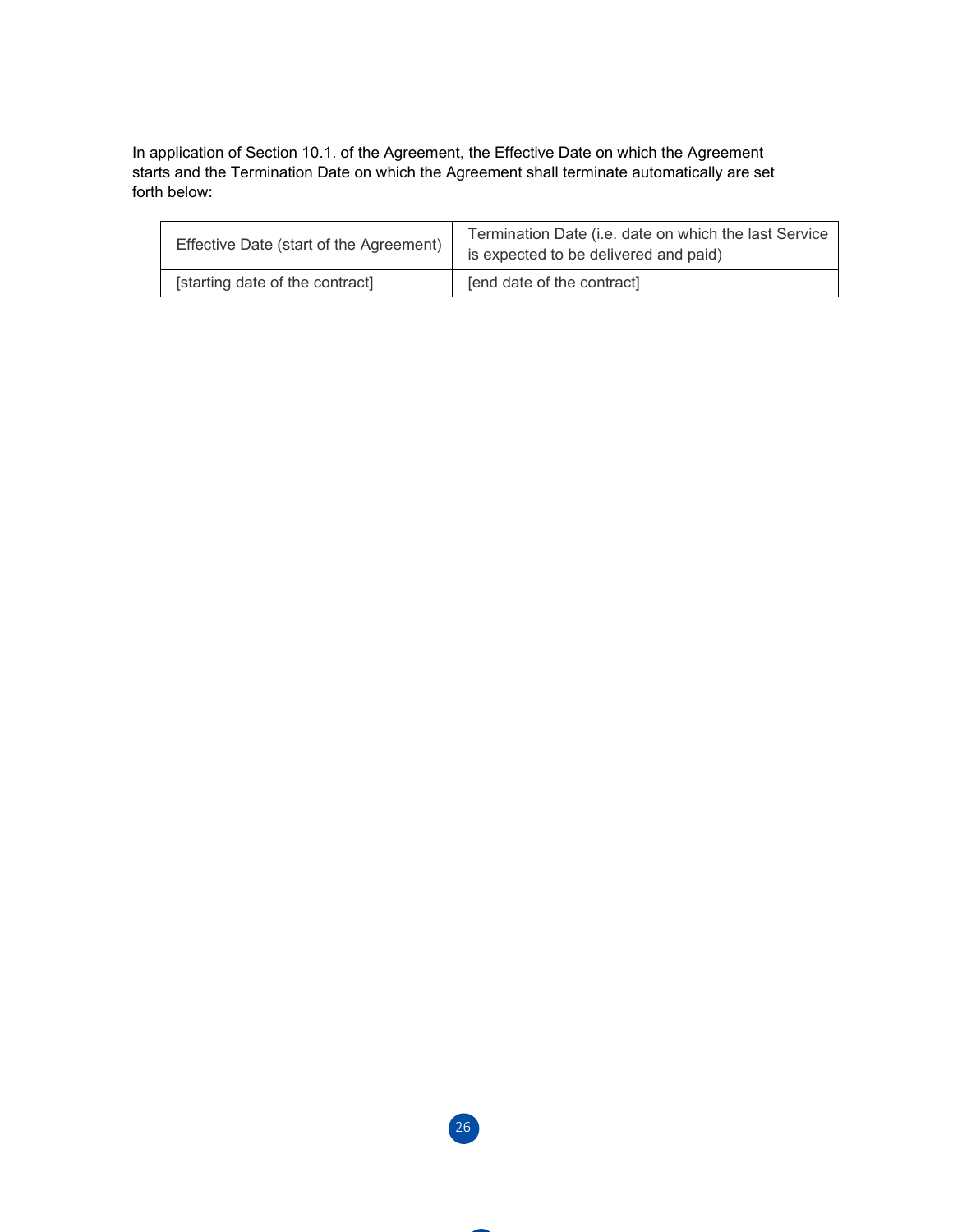## 1.2Tenders submission form

#### **Tender Submission Form**

#### **for the procedure of "…..[title of the procurement procedure]"**

#### 1. Tender submitted by

| Name of legal entity    |  |
|-------------------------|--|
| Registered address      |  |
| Tax registration number |  |

#### 2. Contact person

| Name           |  |
|----------------|--|
| Address        |  |
| Telephone      |  |
| E-mail address |  |

#### 3. Statement

I, <name>, the undersigned, being the authorised signatory of the above tenderer [for consortiums, this must include all consortium members], hereby declare that we have examined and accept without reserve or restriction the entire content of the tender documentation for the above procurement procedure. We offer to provide the services requested in the tender documentation on the basis of the following, which comprise our financial offer and our technical offer [if applicable]: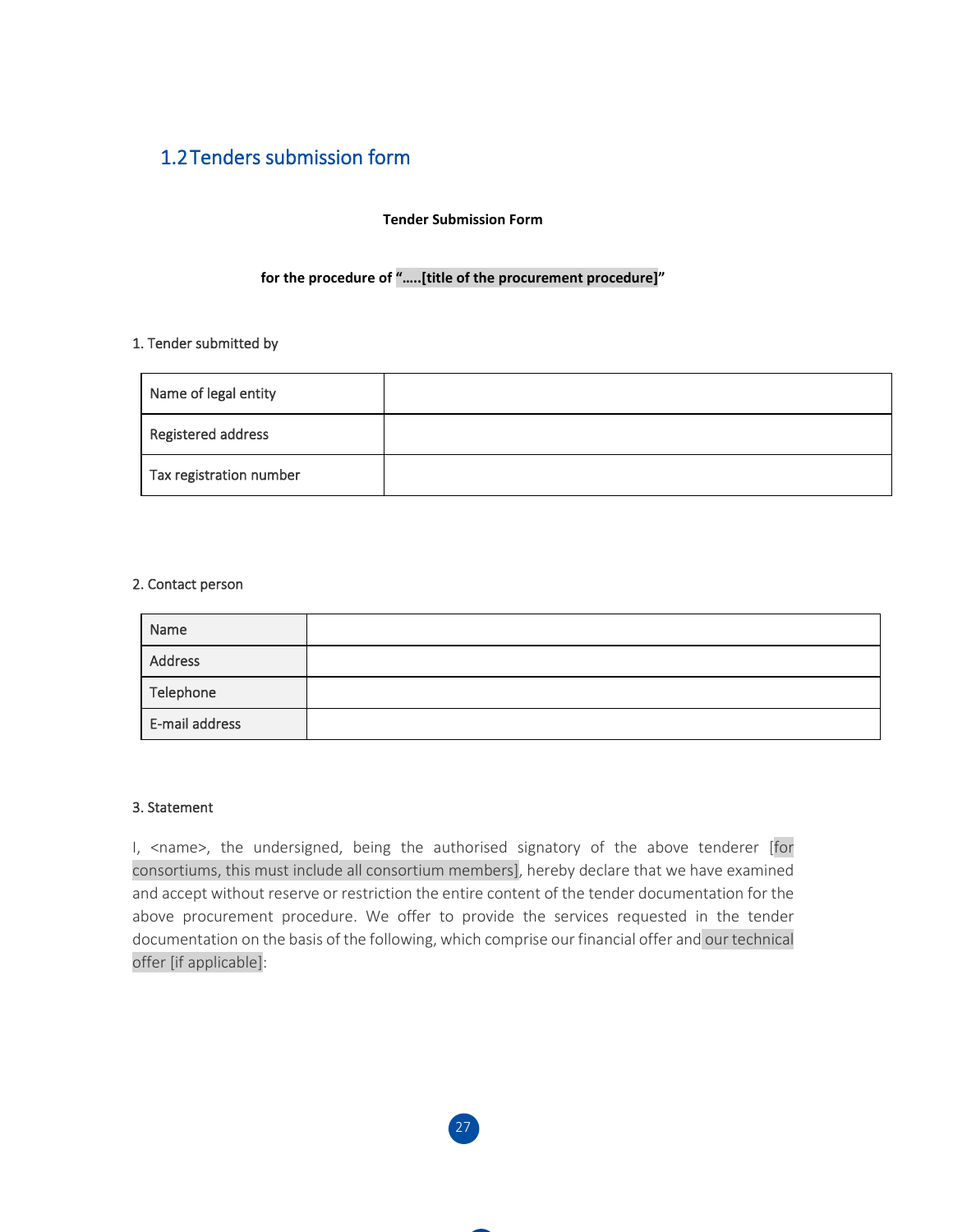| <b>Award criteria</b>                                                                                                                                    | <b>Tenderer's Offer</b>                                                   |
|----------------------------------------------------------------------------------------------------------------------------------------------------------|---------------------------------------------------------------------------|
| <b>Financial offer:</b><br><presented (net="" amount,="" eur="" excl.="" in="" vat)=""></presented>                                                      | net X EUR                                                                 |
| <technical (if="" applicable)="" offer:=""><br/><e.g. experience="" in="" number="" of="" presented="" years=""></e.g.></technical>                      | e.g.:<br><b>Expert 1:</b><br>$\boldsymbol{X}$<br>XY<br><b>vears</b><br>O1 |
| e.g.:                                                                                                                                                    | experience                                                                |
| name and professional capacity of Expert 1<br>(according to RFP 4.2 a) ii)<br>name and professional capacity of Expert N<br>(according to RFP 4.2 a) ii) | <b>Expert N:</b><br>XY.<br>$\boldsymbol{X}$<br><b>vears</b><br>experience |